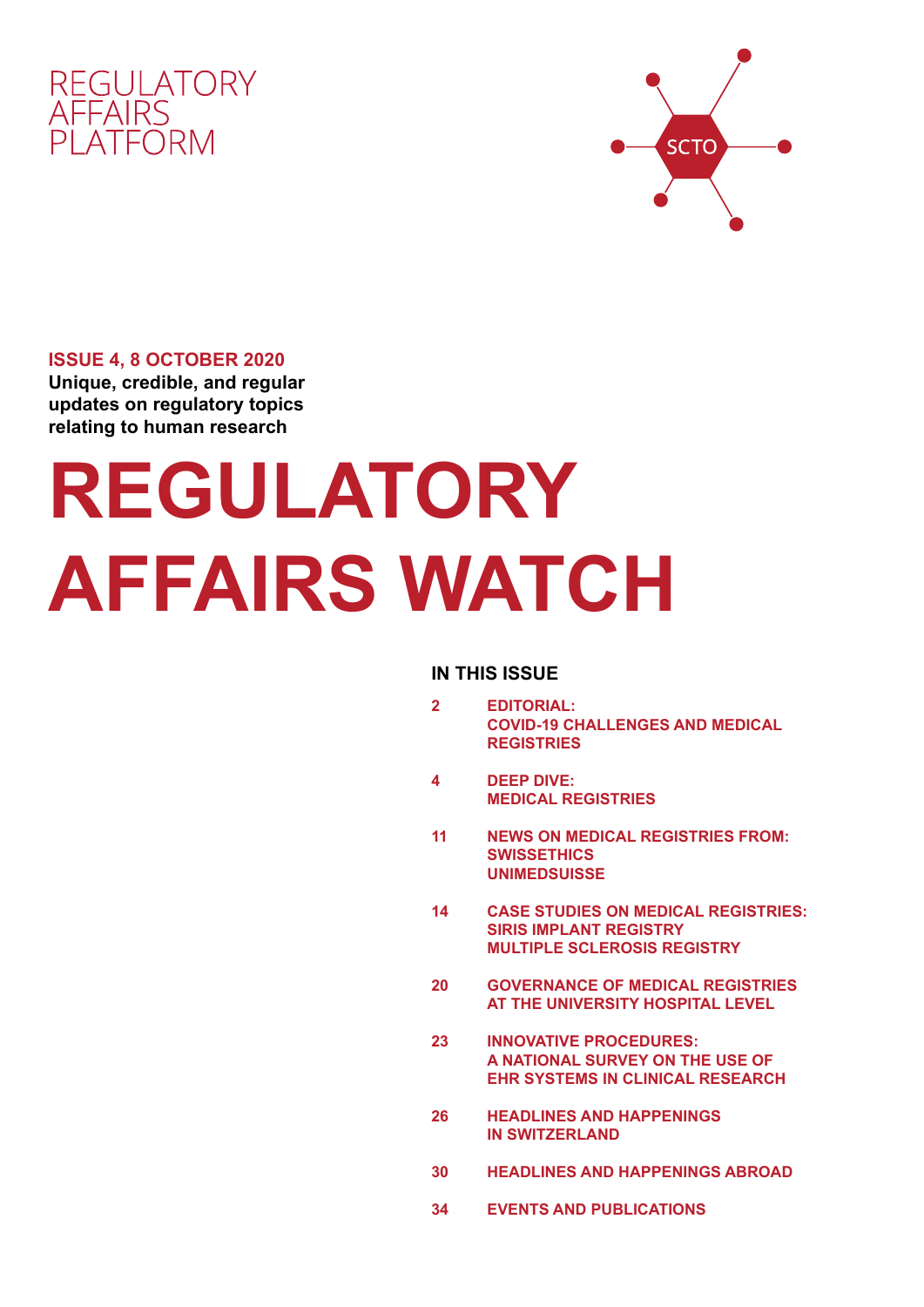# **EDITORIAL**



# **COVID-19 CHALLENGES REGULATORY PROCESSES AND MEDICAL REGISTRIES SHOW GREAT POTENTIAL AS RESEARCH TOOLS**

# **COVID-19 pandemic: Upheaval for regulatory activities related to human research**

A lot has happened since our last edition of *RA Watch* in March. Nobody could have imagined how the COVID-19 pandemic would dominate the work of thousands of researchers and regulators and spark an unprecedented global effort (see the **HEADLINES AND HAPPENINGS** section).

Not only regulatory processes but also the way in which human research finds solutions to treat or prevent diseases have been shaken, with politics and egos sometimes interfering too much. At times, this has led to situations where good and evil coexist. On the one hand, we have been shocked by Russia's and China's declarations to use a vaccine early, with large numbers of their citizens essentially being asked to serve as test subjects as an act of patriotism. On the other hand, we have welcomed the joint efforts of global and regional regulatory organisations and the intensification of international cooperation: calls for larger studies, increased transparency, guidelines for diagnostic devices, treatment and vaccine developments – including end points to consider, increased use of observational studies, and more reflection on regulatory flexibility (e.g. early scientific advice and fast-track authorisation).

Since March, Switzerland has been hurrying – or should we say racing – to start numerous clinical studies and registries on COVID-19. Funding for such projects has been made available. And the regulatory action taken to get projects authorised rapidly has been tremendous. Switzerland's ethics committees and Swissmedic have focused on authorisations and thus been able to approve projects within a couple of days. In addition, guidance on how to manage clinical studies in such situations was provided in April. However, the coordination needed to select and run ambitious research projects was initially missing, which has been problematic when the number of patients available to enroll decreases. To date (28 September 2020), 260 clinical trials and research projects on COVID-19 have been approved in Switzerland – 43 of which are multicentric. source swissethics

How will Switzerland contribute to research findings compared to other countries? Will Switzerland get there slowly but surely? Might this pandemic lead to new opportunities to ease regulatory processes while still ensuring patients' safety? The time will soon come to reflect on and share lessons learnt from this period.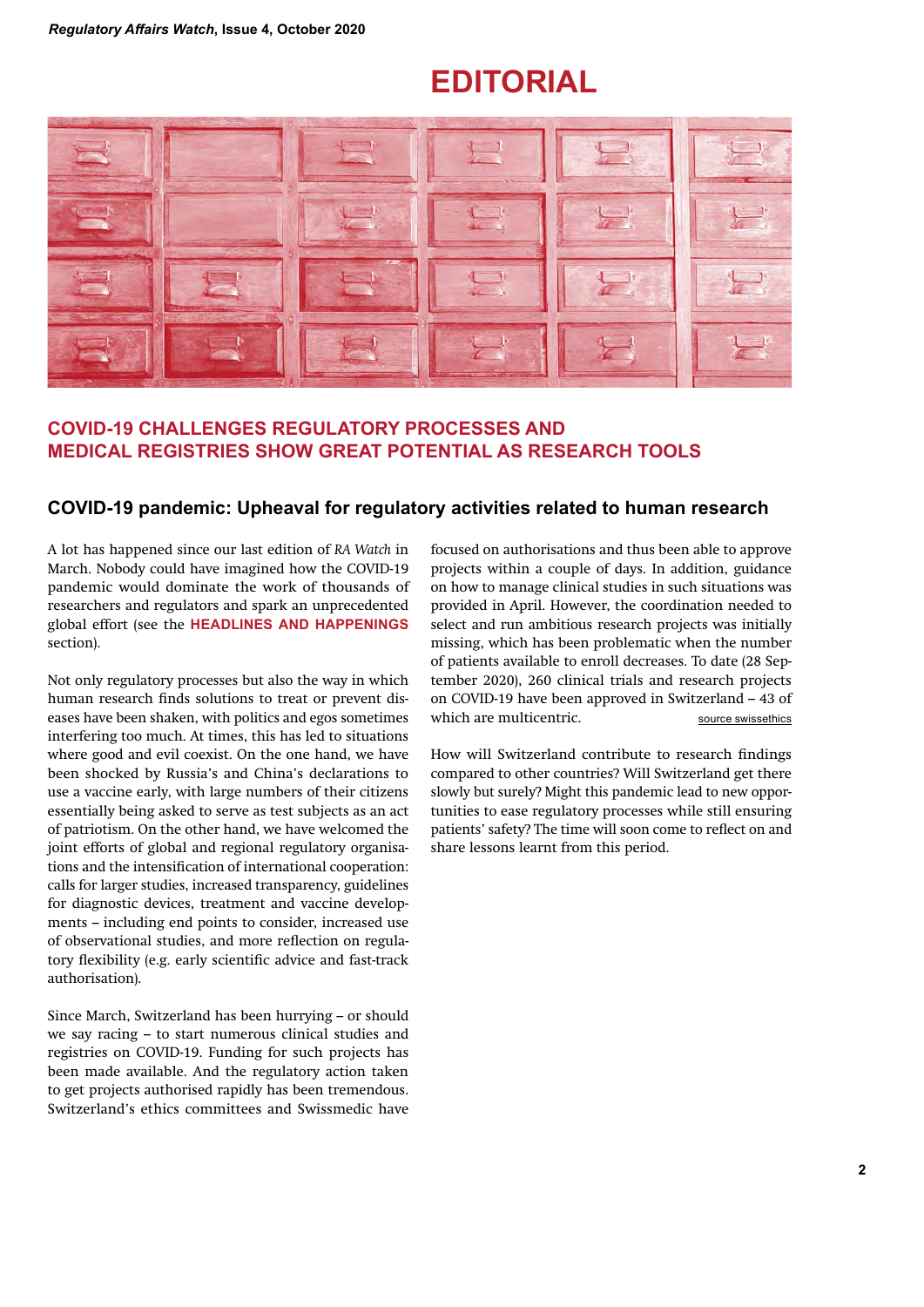# **Medical registries: Unlocking their full potential in Switzerland**

In each issue of *RA Watch*, we focus on a specific topic related to human research – in this issue we have chosen to look at medical registries (MRs). Even if MRs have long been underestimated as a research tool, there is a clear upward trend in the proportion of research projects linked to them (see **BOX 1**). The COVID-19 pandemic has reinforced this trend through the analysis of exceptional clinical routine data.

How are MRs regulated in Switzerland? What recommendations exist for them? What support for registries is currently available or being developed, and what is still missing? What are the key aspects to consider for their success? We address these questions in the **NEWS FROM** and **DEEP DIVE** sections. We also use specific registries as illustrations: one initiated by a foundation for implantation medicine (**SIRIS**) and one initiated by a patient association (Swiss MS Registry). This issue of *RA Watch* also contains an example of successful registry governance at a university hospital (**CHUV**). In addition, we share the results of a national survey on electronic health record (**EHR**) systems that was conducted by the SCTO's Regulatory Affairs Platform.

We hope you enjoy reading this issue of *RA Watch* and it helps you become more familiar with a promising research tool!



Séverine Méance, *RA Watch* Editor

# **BOX 1: MEDICAL REGISTRIES IN SWITZERLAND**

In spring 2011, the data, demographics, and quality department (DDQ) of the **FMH** (Swiss Medical Association) launched a project for a Swiss platform for medical registries. The project aims to promote transparency as well as contribute to networking and coordinating the various Swiss medical registries (**MRs**) by documenting online MRs in Switzerland **DE FR**. The list is updated once a year. **Figure 1** illustrates the increasing numbers of MRs in Switzerland.





Prof. Lübbeke-Wolff (the president of an expert group on registries at the Swiss Academy of Medical Sciences (**SAMS**)) advocating for investing in registries (SAMS Bulletin. 2020; 02–03:2–4 **DE FR**).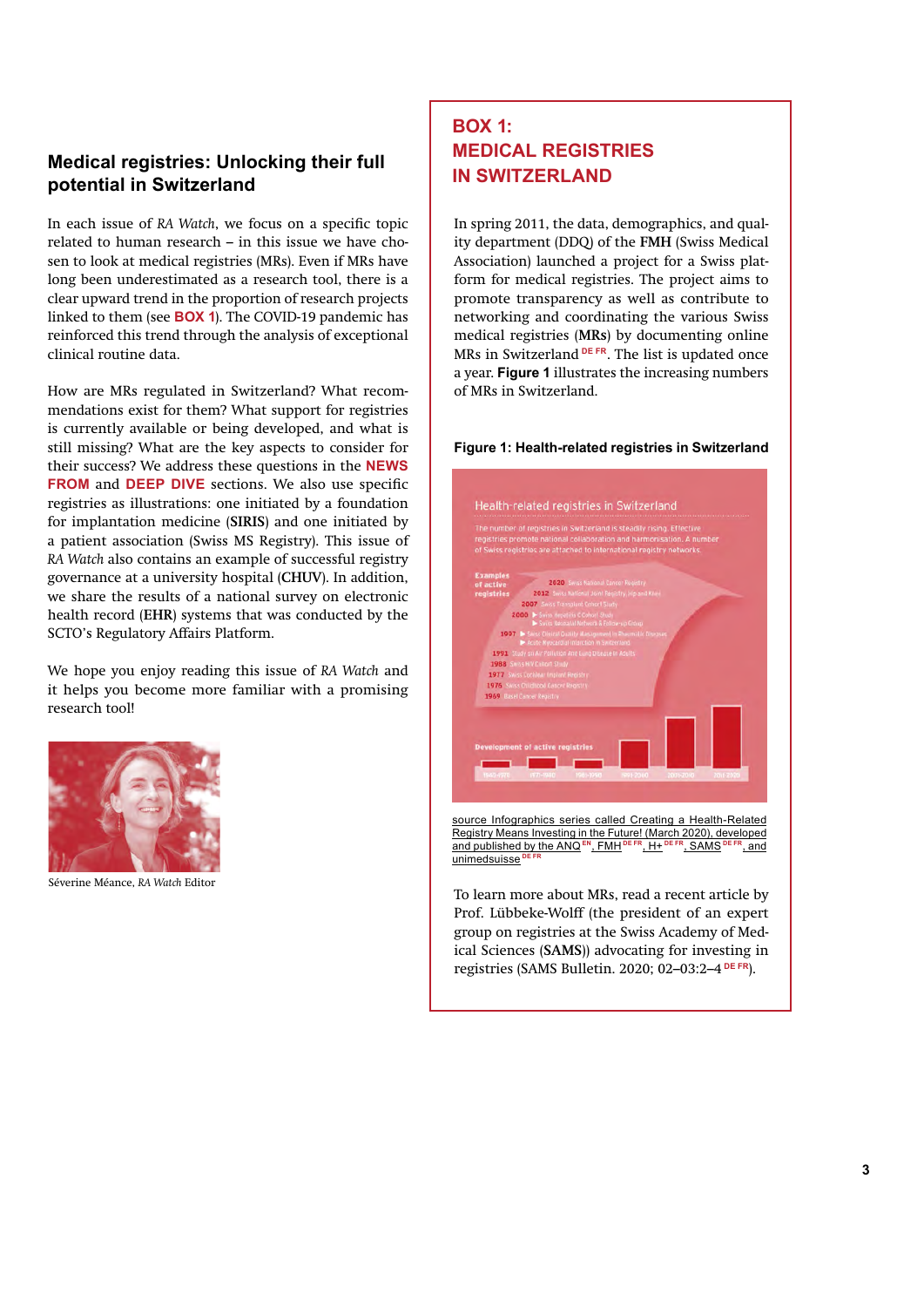# **DEEP DIVE**



# **MEDICAL REGISTRIES AND THEIR USE FOR RESEARCH PROJECTS**

#### Authors: **Elke Hiendlmeyer1** and **Francisca Jörger2** Affiliations: **1**CTU St.Gallen, **2**CTU Zurich

Registries provide important real-world data about public health and thus have a major impact on far-reaching political health decisions and medical patient care. In addition, registries contribute to transparency and comparability of medical services and are the basis for epidemiological and clinical research. Last but not least, they play a key role for quality assurance and the development of medical services (Mathis-Edenhofer and Piso 2011). It is therefore hardly surprising that the number of registries in Switzerland is steadily increasing. In order to effectively operate registries and use them for research purposes, it is essential to ensure the quality of the collected data and their compliance with regulatory requirements. This article provides an overview of medical registries by discussing four related questions.

### **WHAT ARE MEDICAL REGISTRIES?**

A commonly used and broadly applicable definition of the term "registry" is provided by Mathis and Wild (2008): "A registry is a systematic collection of population or patient-related, but also quality-related medical and/or health economic data in a predefined workspace, and its evaluation, which fulfils a defined purpose, but for which variability for different questions is allowed." The landscape of medical registries in Switzerland is highly diverse and constantly growing. As of August 2020, 103 registries have been recorded on the online platform of the Swiss Medical Association (**FMH**)  **DE FR** (see also **BOX 1** on page 3). These registries collect health data for epidemiological and/or clinical purposes and cover all fields of medical care and a huge variety of indications.

Registries can be classified as mandatory or voluntary. Mandatory registries are required by public health policy and serve a variety of purposes. For example, they can be used to monitor evolutions of communicable diseases, organ donations, or cancer, or they can help to assure the quality required for the professional certification needed to receive a performance mandate for highly specialised medicine. Applicable legislation (e.g. Cancer Registration Act or Transplantation Act) is issued by the federal or a cantonal government or is decreed by intercantonal agreements from the Swiss Conference of the Cantonal Ministers of Public Health.

Most registries, however, are voluntary and initiated by medical specialists, medical associations, industries, or even patient groups. The aims and purposes of these registries vary widely and cover a broad range of indications. Voluntary registries have different geographical reaches: some focus on a specific region, while others have a nationwide focus or involve international collaboration. Health data collection might also be restricted to one or only a few institutions.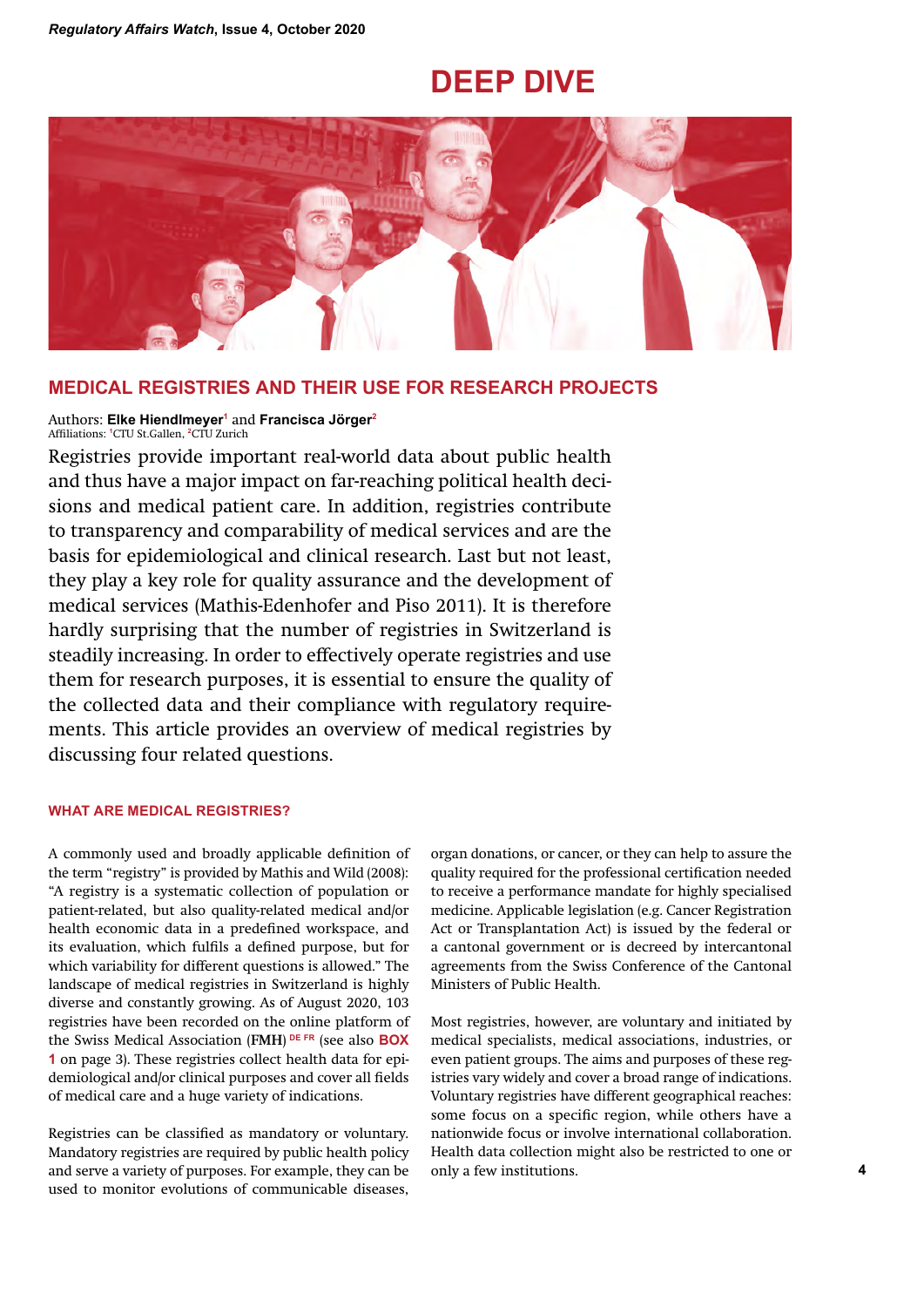#### **WHAT ARE THE OPERATIONAL AND REGULATORY REQUIREMENTS FOR REGISTRIES?**

Setting up a registry may sound easy, but it requires much more than just developing an electronic database and collecting health-related data. In fact, managing a registry is a tremendous and ongoing task. Both establishing and maintaining a medical registry require substantial professional expertise, human resources, infrastructure, and financial resources.

So why make the effort to set up a registry? The overarching aim of medical registries is to accurately and consistently collect high-quality, reliable data over a long period of time and then use this data to improve care and treatments of patients and for research purposes. Associated benefits for patients and society include increasing the transparency and comparability of treatments, establishing or monitoring quality management, detecting problems, and, ultimately, improving health care. In order to fulfil this aim, registries have to comply with certain quality requirements. The **ANQ** (Swiss National Association for Quality Development in Hospitals and Clinics), **FMH** (Swiss Medical Association), **H+** (the association of Swiss hospitals), **SAMS** (Swiss Academy of Medical Sciences), and **unimedsuisse** (an association of university medicine in Switzerland) jointly issued recommendations to help ensure that registries are established and operated in accordance with essential quality criteria (see **Table 1**).

#### **Table 1: Quality criteria for medical registries**

|   | <b>Quality criteria</b>                    |
|---|--------------------------------------------|
| 1 | Registry design                            |
| 2 | Expertise required for registry management |
| 3 | Data protection and data ownership         |
| 4 | Data collection                            |
| 5 | Quality assurance                          |
| 6 | Data use                                   |
| 7 | Change of purpose and dissolution          |

source https://www.anq.ch/wp-content/uploads/2018/02/Registries\_ Recommendations.pdf

Additional aspects that need to be considered when setting up a registry are discussed below.

#### **Legal framework**

The legal framework that applies to a medical registry should be clarified before setting it up since this determines the operational requirements to maintain it (see **Table 2** on page 7 for an overview of regulatory requirements). Depending on their purpose and field of interest, medical registries are subject to various federal and cantonal regulations that govern data protection, data collection, data transfer, confidentiality, and other applicable areas. In general, voluntary registries collecting previously recorded routine clinical data for future research purposes are also regulated by the Human Research Act (**HRA**) and chapter 3 of the Human Research Ordinance (**HRO**). If a medical registry is supplemented by a concomitant biobank that collects additional body fluids and tissue, it is also subject to the HRA and chapter 2 of the HRO. The same applies if additional health-related data are collected beyond clinical routine procedure.

#### **Ethics committees (approval, information, and advice)**

The HRA does not require authorisation for collecting already existing data and samples per se, provided participants have given their consent or have been informed accordingly. Approval from an ethics committee (EC) is needed only when data or samples are used for research projects. However, researchers can voluntarily request an EC's opinion when setting up a registry or a biobank. This gives them the certainty that ethical, legal, and technical requirements have been met and research projects based on that registry or biobank will have a smooth approval process. A form has recently been introduced on the **BASEC** (Business Administration System for Ethics Committees) portal for this purpose (cf. **ARTICLE FROM SWISSETHICS IN THIS ISSUE on p.11).** 

Taking additional samples of tissue, blood, or other body fluids for research purposes represents a research project itself (HRO, chapter 2), even if taken during a routine procedure (e.g. taking an extra tube of blood during routine blood sampling). Therefore, before additional samples can be taken, EC approval and patients' consent must be obtained in advance. The same applies if additional data are collected (e.g. questionnaires on aspects of quality of life which are not routinely assessed).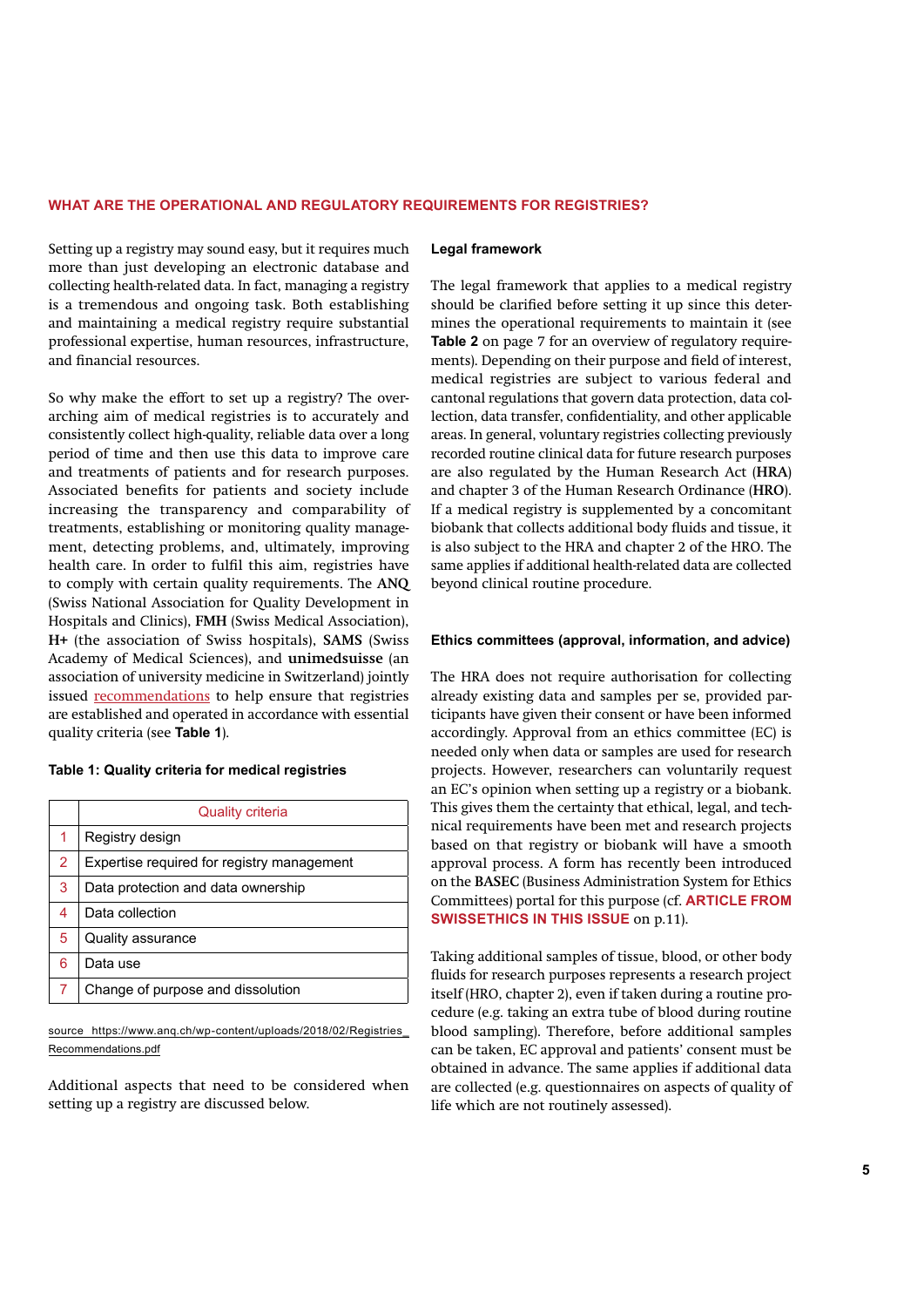### **Informed consent**

Generally, patients must give their consent or be informed about their right of objection before their data can be used for research purposes. Either a registry-specific or a general consent form can be used. Depending on the degree of traceability (uncoded, coded, or anonymised) and the type of data (genetic or non-genetic), stricter data protection rules may apply (see HRO, art. 28–32). For example, while informing the patient about his or her right of objection is sufficient for the further use of coded non-genetic data, the further use of coded genetic data for research requires the (written) consent of the patient. In exceptional cases, where it is impossible or requires disproportionate effort to obtain consent or inform the patient, the EC may authorise the further use of data even without the patient's consent or information. However, this is reserved for special situations and requires a caseby-case assessment by the EC (HRA, art. 34).

For further information on points 2b and 2c, see the document Guiding Principles for Registries in Human Research on swissethics' website.

#### **Registries' internal regulations**

The quality, transparency, and focus of a registry are pivotal success factors. To put a medical registry into operation, it is vital to establish internal regulations that define the registry's aims and tasks and that cover all the essential aspects of the above-mentioned registry recommendations (see **Table 1**). Additional documents describing the registry's organisation, orientation, and activities might be necessary and should be regularly updated (organigrams, flow charts, annual reports, etc). In essence, the documents should provide a comprehensive and binding description of the registry and should be kept current (Lübbeke-Wollf et al. 2019, Clerc, and Kern 2019).

#### **Agreements**

The relationship to stakeholders (e.g. financial donors, participating institutions involved in data exchange, and external service providers) has to be defined by appropriate agreements. Contracts should be in place which define not only the roles and responsibilities but also the rights to data usage for all involved parties. It has to be stressed that special attention should be paid to regulate the data exchange for research projects. swissethics provides academic institutions with a Data Transfer and Use Agreement (**DTUA**) template issued by the Swiss Personalized Health Network (**SPHN**).

#### **Finances**

A long-term financial concept has to be in place in order to run a registry for a long period of time and gain high-quality data sets from which meaningful results can be generated. Moreover, registries require, amongst other things, professional staff and systems for data collection, validation, and cleaning.

#### **Governance of patient data**

The governance of patient data has to be clarified and regulated in advance: how data are stored and processed in the registry (non-coded, pseudonymised, or anonymised), how the traceability of data is maintained, where and by whom data are stored, how data protection requirements are maintained, which software is used, how data access and exchange are regulated, etc. In addition, the administrative, technical, and physical safeguards for storing, processing, and exchanging data have to be defined. Although data storage and processing may be outsourced to specialised service providers, the holder of the registry is responsible for adhering to legal requirements and contractual agreements.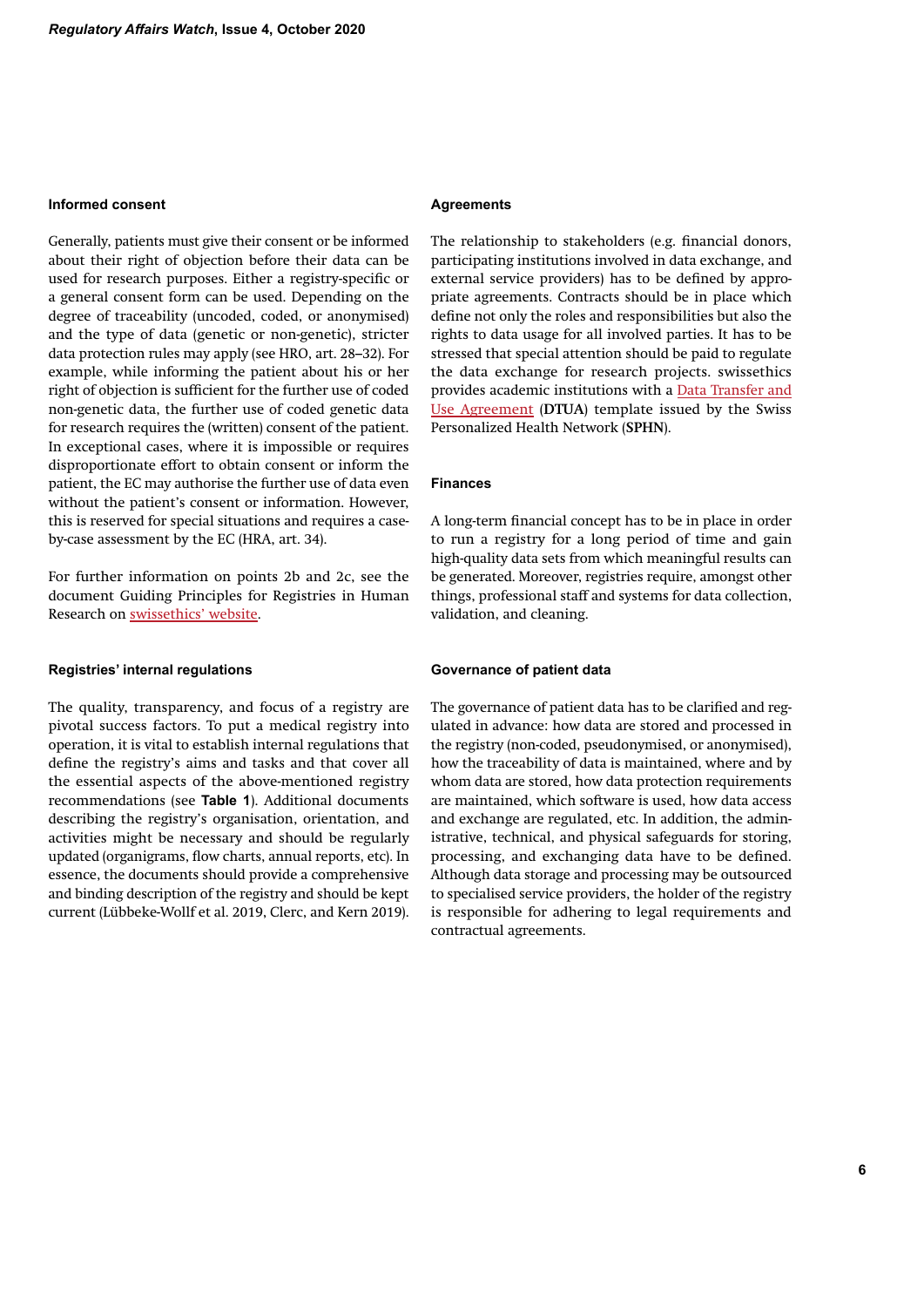#### **Table 2: Overview of regulatory requirements for mandatory and voluntary medical registries**

| Registry<br>classification                                                                                                                                               | Mandatory                                                                                                                                                                                                                                                            | <b>Voluntary</b>                                                                    |                                                                                                        |  |  |
|--------------------------------------------------------------------------------------------------------------------------------------------------------------------------|----------------------------------------------------------------------------------------------------------------------------------------------------------------------------------------------------------------------------------------------------------------------|-------------------------------------------------------------------------------------|--------------------------------------------------------------------------------------------------------|--|--|
| Initiation                                                                                                                                                               | Federal or cantonal authorities<br>(Federal Office of Public Health,<br><b>Swiss Federal Statistical Office)</b>                                                                                                                                                     | Medical specialist associations, investigators, industries,<br>patient associations |                                                                                                        |  |  |
| Examples                                                                                                                                                                 | Notification of observations on<br>communicable diseases (HIV.<br>measles, tuberculosis, etc.), Swiss<br>Organ Living-Donor Health Registry.<br>cantonal cancer registries, SIRIS<br>(Swiss National Joint Registry)                                                 |                                                                                     | Swiss HIV Cohort Study, SCQM (Swiss Clinical Quality<br>Management in Rheumatic Diseases). MS registry |  |  |
| Category                                                                                                                                                                 | Routine data only                                                                                                                                                                                                                                                    | <b>Routine</b><br>data/samples                                                      | <b>Additional</b><br>data/samples                                                                      |  |  |
| Regulatory<br>requirements                                                                                                                                               | Federal and cantonal data protection acts, legislation on the electronic patient dossier, Federal Act on<br>Medicinal Products and Medical Devices, Swiss Criminal Code (art. 321), Medical Professions Act,<br>Psychology Professions Act, and others as applicable |                                                                                     |                                                                                                        |  |  |
| (as applicable)                                                                                                                                                          | Swiss Federal Health Insurance Act.<br><b>Cancer Registration Act,</b><br>Epidemics Act, Transplantation Act, etc                                                                                                                                                    | Human Research Act<br>Human Research<br>Ordinance, chapter 3                        | Human Research Act<br>Human Research Ordinance,<br>chapter 2                                           |  |  |
| General: no information and consent<br>Patient<br>information and<br><b>Exemption example: Swiss National</b><br>Cancer Registry - information and<br>consent<br>opt-out |                                                                                                                                                                                                                                                                      | Written patient<br>information and<br>consent (registry-<br>specific or general)    | Patient consent (registry-specific)<br>and EC approval                                                 |  |  |
| Ethics approval<br>of data/sample<br>n/a<br>analysis                                                                                                                     |                                                                                                                                                                                                                                                                      | EC approval for any<br>further use                                                  | EC approval for any further use<br>not already included in the initial<br>project                      |  |  |

#### **HOW CAN RESEARCH PROJECTS USE DATA FROM MEDICAL REGISTRIES?**

Research projects based on data from medical registries complement clinical trials in an important way. Registries gather data from real-world daily clinical practice and thus from a larger and more heterogeneous population (with comorbidities) over a longer period of time. By comparison, in clinical trials new treatments are usually investigated under strictly defined conditions for highly selected populations. Registries are therefore valuable data sources for supporting evaluations of safety and effectiveness and for other issues, such as treatment compliance and disease risk factor recognition. Meaningful results from such research projects may only be derived if the registries used were carefully designed to reflect the current medical and scientific contexts, need, and state of knowledge. Further, it is essential that the collected data are valid, accurate, complete, and comprehensive, and that bias is minimised as much as possible. When planning a research project, attention should be paid to research questions. In addition, it is worth examining in advance whether the data from the registry are suitable to answer the research questions. This pre-check allows the quality of the data-set to be determined and thus can expose limitations of the data which can be considered with regard to study design, data analysis, and finally the evaluation of the results (Psoter and Rosenfeld 2013).

**6 7** the hypothesis and formulation of appropriate plausible Before data from registries can be analysed, a research project has to be defined and EC approval has to be sought (see Section **Ethics committees** on page 5). The research application for an EC requires certain study documents – for example, a research protocol and informed consent form. Detailed guidelines and templates for required regulatory documents are available on swissethics' website (see **Table 3**). In addition, Clinical Trial Units (**CTUs**) at university or cantonal hospitals support clinicians performing research projects by providing advice and assistance on fulfilling regulatory requirements.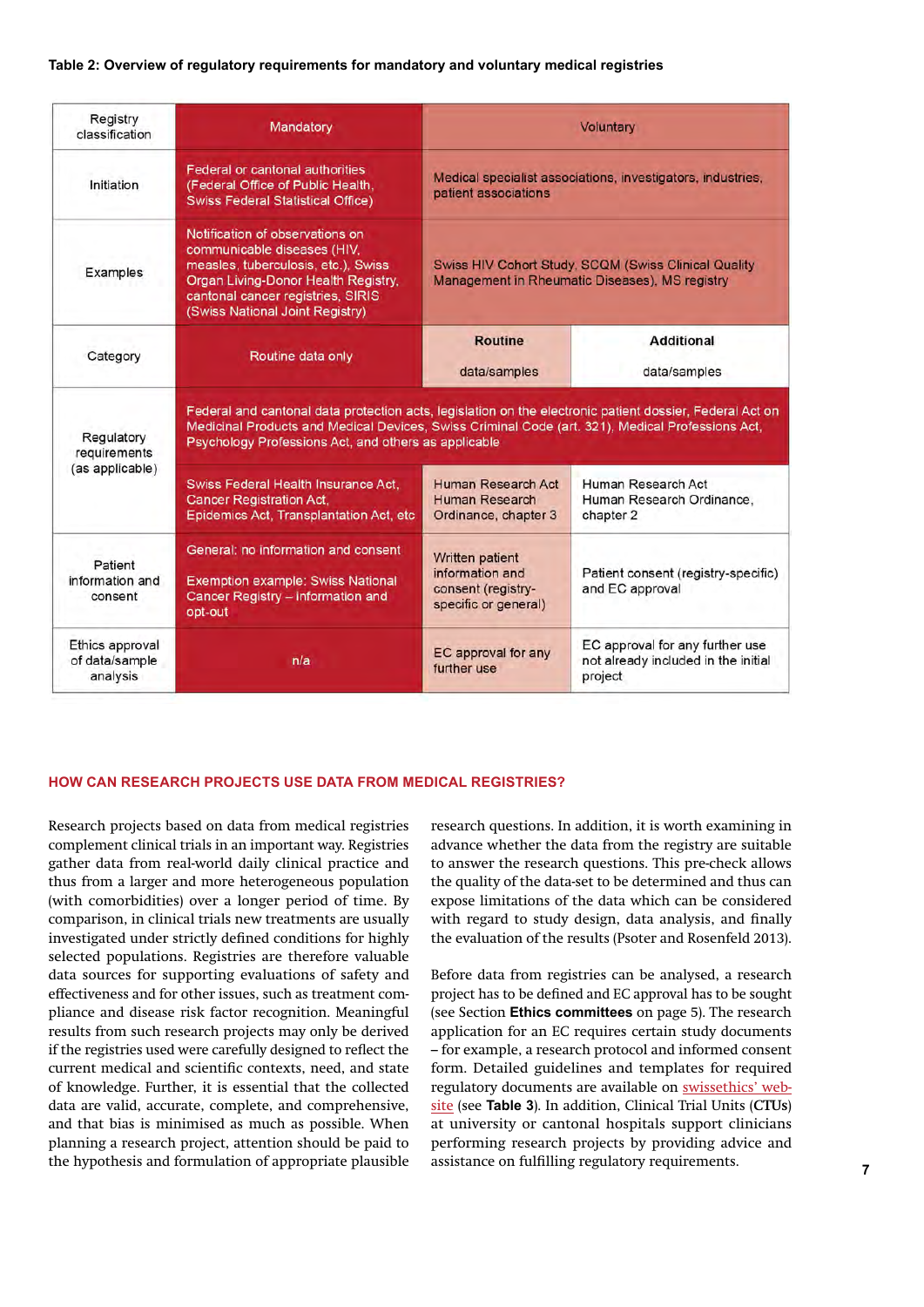### **WHAT CAN WE LEARN FROM A SUCCESSFUL MEDICAL REGISTRY?**

The Swiss Clinical Quality Management in Rheumatic Diseases (**SCQM**) registry illustrates how a medical registry can be successfully managed in the long term and benefit both patients and physicians. Established in 1997, the SCQM registry is a voluntary national registry for various inflammatory rheumatic diseases. It is managed by a non-profit foundation that closely collaborates with the Swiss Society of Rheumatology (**SGR**). Various industrial sponsors as well as the SGR secure the registry's long-term financing.

One aim of the registry is to improve quality management and the treatment of patients with rheumatic diseases. This is achieved by providing an immediate feedback system to follow up the course of the disease and the treatment available to the treating physician and patient. Additional objectives are to enable research using the collected data to investigate the tolerability and efficacy of treatments in everyday clinical routine, to evaluate disease assessments, and to gain new insights into the pathogenesis of the investigated diseases. To do this, physicians record data from annual control (follow-up) and interim visits in a highly structured database. In order to keep the registry attractive for the contributing patients and physicians, various innovations have been introduced over the years. Feedback reports summarise the data at the level of the individual patient. They include graphical overviews and tabular listings displaying physician and patient reported outcome measures, lab and other follow-up parameters, and anti-rheumatic medication over time. These overviews are extremely valuable to physicians when they prepare for patient visits, when they aim to treat to target, or when they make treatment evaluations and decisions together with their patients. In addition, patients can retrieve the graphical overviews at any time, which makes their treatment and the course of the disease as transparent as possible. Moreover, an app enables patients to report on-demand drug use, drug compliance, and patient reported disease activity between visits to the doctor. These updates provide additional data and more precise documentation without increasing the workload for the physicians. The integrated registry for pregnant patients supports quality management in this critical period of women with inflammatory rheumatic diseases and may provide new insights and opportunities for research.

Besides the advantages the SCQM registry brings to daily clinical practice, it also serves as a data source for research projects for participating physicians. For this purpose, the SCQM registry has established an application process together with rules governing collaboration and research with data from the registry. To ensure high data quality, automated processes and appropriate software support data plausibility and completeness by conducting data checks directly during data entry.

To minimise data gaps and to increase data quality, minimal quality requirements have been defined and various measures have been implemented. Monthly status reports that provide an overview about the data quantity and data quality of an institution's data records are generated for and issued to each participating institution. This supports physicians by providing a minimal and meaningful data set.

Further, SCQM staff and physicians at larger institutions train and support participating physicians. To manage the complexity and huge extent of data and adhere to data protection requirements, the electronic database is continuously developed.

Not only its professional, very well-structured database contributes to the success of the SCQM registry, but its highly organised staff and working structures also play an important role. The registry's first pillar, the SCQM board, is responsible for its strategic orientation and the approval of research project applications. The second pillar, the registry's scientific committees, is responsible for ensuring that the registry corresponds to the latest scientific and medical state of the art essential for collecting data of scientific relevance. The scientific committees are also responsible for evaluating research applications. The third pillar of the registry, an administrative team, organises all structures and processes within the registry for fundraising, finance administration, service provision, stakeholder management, marketing and communication, and human resources management. A scientific team is responsible for data requests, applications for research projects, study management and coordination, planning analysis of research projects, supporting publications, etc. Over many years, the registry has continuously increased patient numbers and produced a remarkable output, including many peer-reviewed publications each year.

The SCQM registry clearly demonstrates that a successful registry cannot be run by simply providing a database from which data may be derived. A substantial investment is needed to maintain a high-quality standard for acquiring complete and correct data and to develop a registry according to new needs and changing requests.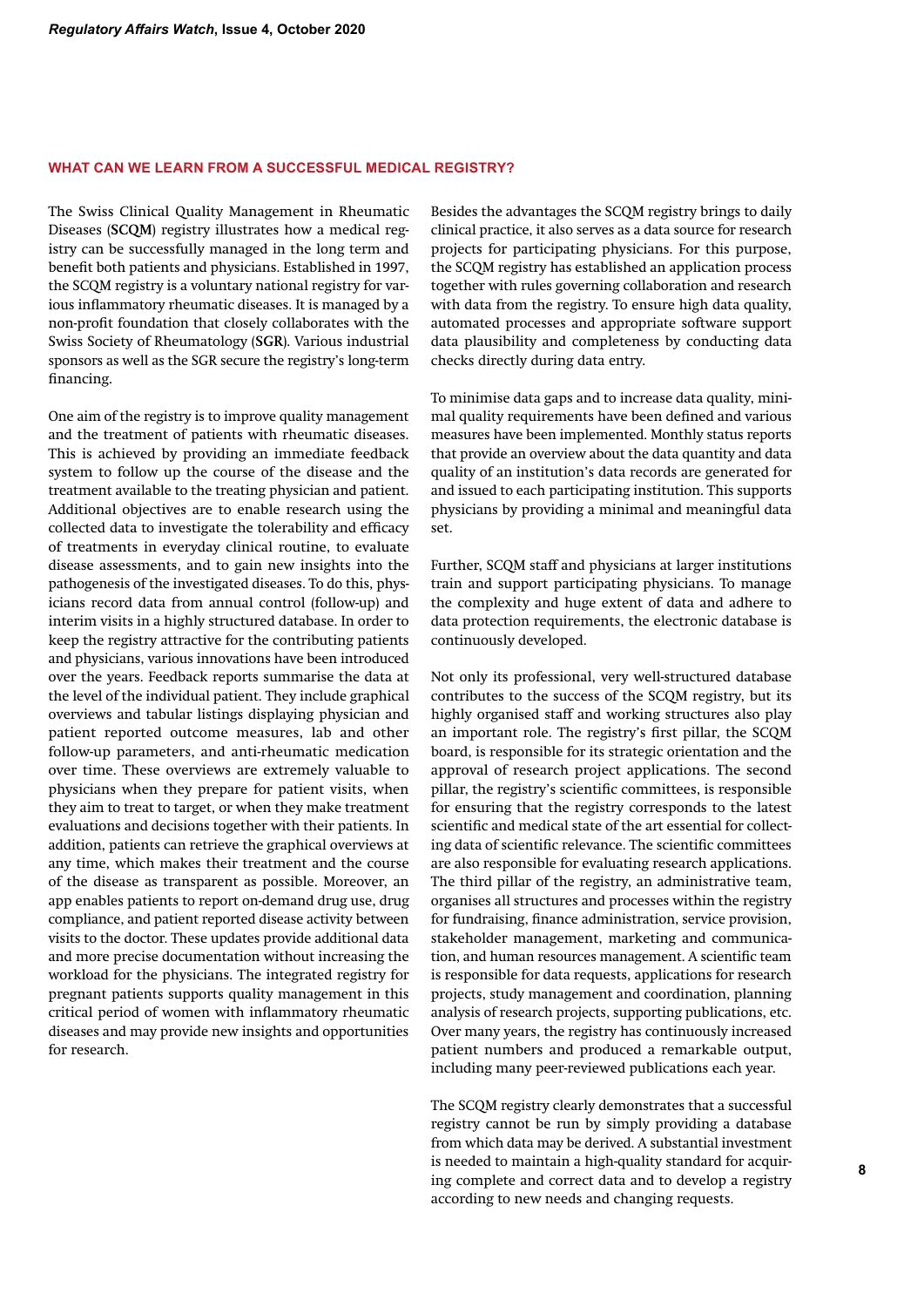# **Table 3: Summary of guidelines, information, templates, and checklists for establishing registries and related research projects**

| <b>Guidelines and information</b>                                                                                              | <b>Templates and checklists</b>                                                                                                                                      |  |
|--------------------------------------------------------------------------------------------------------------------------------|----------------------------------------------------------------------------------------------------------------------------------------------------------------------|--|
| Recommendations for the development and operation of<br>health-related registries from ANQ, FMH, H+, SAMS, and<br>unimedsuisse | Template for the Data Transfer and Use Agreement (DTUA)<br>https://swissethics.ch/en/themen/biobanken<br>https://sphn.ch/services/documents/ethics-legal-governance/ |  |
| https://www.ang.ch/en/publications/register-recommendations/<br>https://swissethics.ch/en/themen/biobanken                     |                                                                                                                                                                      |  |
| Guiding principles for registries in human research<br>(in German and French)                                                  | Checklist for health-related registries from ANQ, FMH, H+,<br>SAMS, and unimedsuisse                                                                                 |  |
| https://swissethics.ch/en/themen/biobanken                                                                                     | https://www.ang.ch/en/publications/register-recommendations/<br>https://swissethics.ch/en/themen/biobanken                                                           |  |
| Guideline on the retention period of data and samples for<br>further use projects without consent                              | Study protocol template for further use with consent<br>(in German, French, and Italian)                                                                             |  |
| (in German, French, and Italian)<br>https://swissethics.ch/en/themen/biobanken                                                 | https://swissethics.ch/en/templates/studienprotokollvorlagen                                                                                                         |  |
| Ethical Framework for Responsible Data Processing in Per-<br>sonalized Health Research, Version 2                              | Study protocol template for further use without consent<br>(HRA, art. 34 and HRO) (in German, French, and Italian)                                                   |  |
| https://sphn.ch/services/documents/ethics-legal-governance/                                                                    | https://swissethics.ch/en/templates/studienprotokollvorlagen                                                                                                         |  |
|                                                                                                                                | Template for a patient information/informed consent accord-<br>ing to the HRA and HRO art. 28<br>(in German, French, and Italian)                                    |  |
|                                                                                                                                | https://swissethics.ch/en/templates/studieninformationen-und-einwilligungen                                                                                          |  |
|                                                                                                                                | General consent template for the general re-use of coded<br>(genetic) personal data and coded material for research<br>purposes (in German, French, and Italian)     |  |
|                                                                                                                                | https://swissethics.ch/en/templates/studieninformationen-und-einwilligungen                                                                                          |  |

# **Additional links**

https://www.fmh.ch/themen/qualitaet-saqm/register.cfm# (in German) https://www.fmh.ch/fr/themes/qualite-asqm/registres.cfm (in French) https://www.fmh.ch/it/temi/qualita-asqm/registri.cfm (in Italian) https://www.samw.ch/de/Projekte/Qualitaet-in-der-Medizin.html (in German) https://www.samw.ch/fr/Projets/Qualite-en-medecine.html (in French)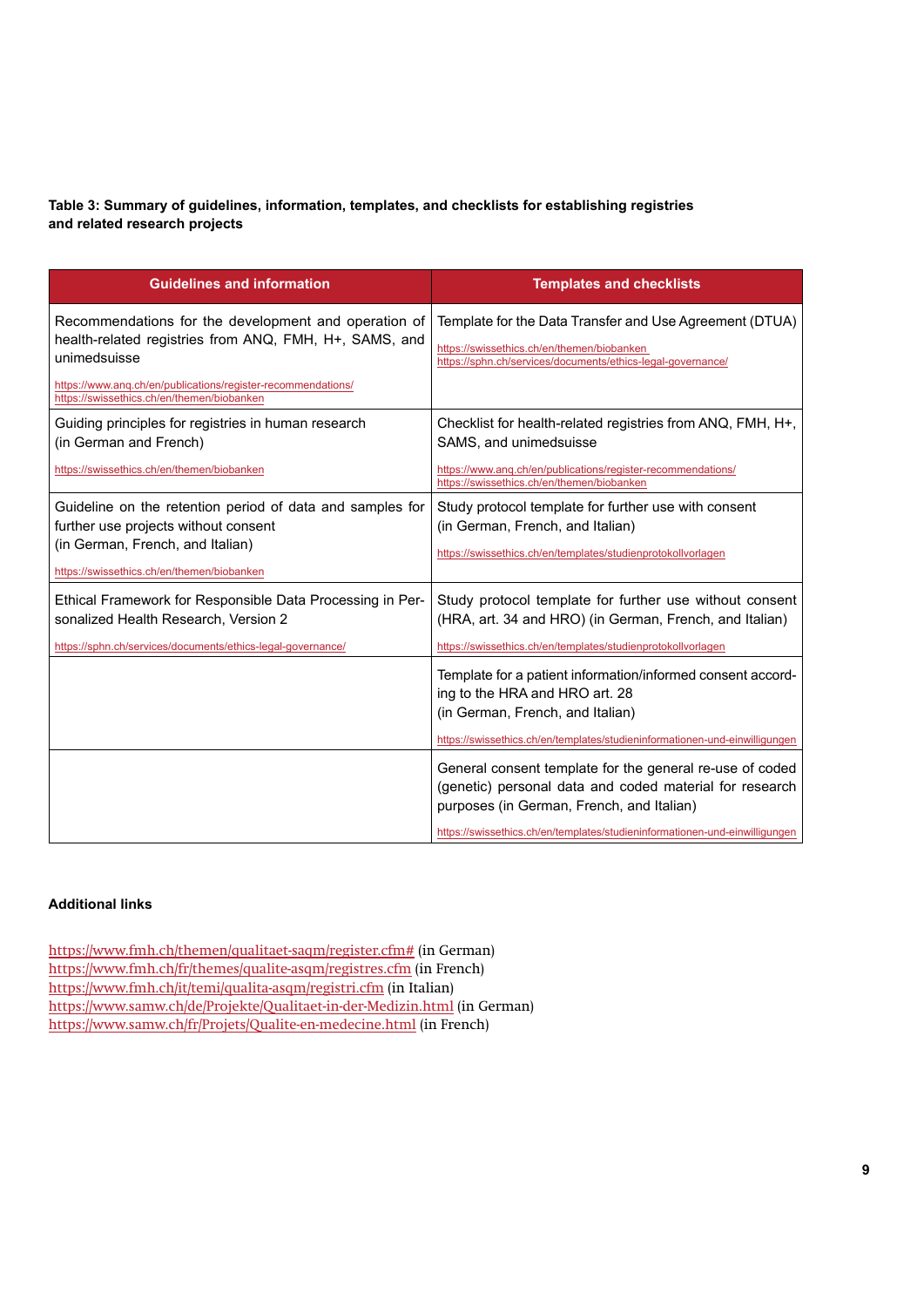# **CONCLUSION AND OUTLOOK**

Medical registries are highly valuable sources of health information. They can be used for many purposes – for example, as tools for quality assurance and improvement in medical care or as sources for research projects. Research projects from medical registries are less expensive and less complex logistically compared to clinical trials and are thus an inexpensive and relatively quick option for answering research questions. However, data quality must be ensured, and both the appropriate organisation and adequate financing need to be in place. In the last few years, the regulatory and operational frameworks for medical registries and research projects have been very clearly defined by various stakeholders with guidelines, recommendations, and templates. Moreover, the SPHN is currently working to build up an appropriate infrastructure to facilitate the pooling and accessibility of health-related data from multiple Swiss healthcare institutions for research purposes. Further guidance on how to ensure data protection and regulate data sovereignty will be helpful.

### **Acknowledgements**

We would like to thank Dr Almut Scherer (scientific manager, SCQM) and Mr Urban Caluori (managing director, SCQM) for kindly agreeing to give us an interview and thus providing valuable insights into the operational management of the SCQM registry.

#### **References**

Mathis S and Wild C (2008) Register für klinische und gesundheitsökonomische Fragestellungen: Einsatzbereiche von kardiovaskulären, wirbelsäulenspezifischen und neurologischen Registern und Good Practice Strategien für die Arbeit mit Registern. HTA Projektbericht 11 (in German)

Mathis-Edenhofer S and Piso B (2011) Formen medizinischer Register – Definitionen, ausgewählte methodische Aspekte und Qualität der Forschung mit Registern. Wiener Medizinische Wochenschrift 161:580–90 (in German)

Steck N, Hostettler S, Kraft E, Berlin C, Spörri A, and Zwahlen M (2019) Register in Versorgungsforschung und Qualitätssicherung. Schweizerische Ärztezeitung (in German)

Psoter K J and Rosenfeld M (2013) Opportunities and pitfalls of registry data for clinical research. Paediatric Respiratory Reviews 14(3):141–145. https://doi. org/10.1016/j.prrv.2013.04.004

Lübbeke-Wolff A, Clerc V, and Kern A (2019) Implementierung der Empfehlungen zum Aufbau und Betrieb von gesundheitsbezogenen Registern. https://www.samw.ch/ de/Projekte/Qualitaet-in-der-Medizin.html (in German) / Mise en oeuvre des recommandations pour la création et la gestion des registres médicaux. https://www.samw.ch/ fr/Projets/Qualite-en-medecine.html (in French)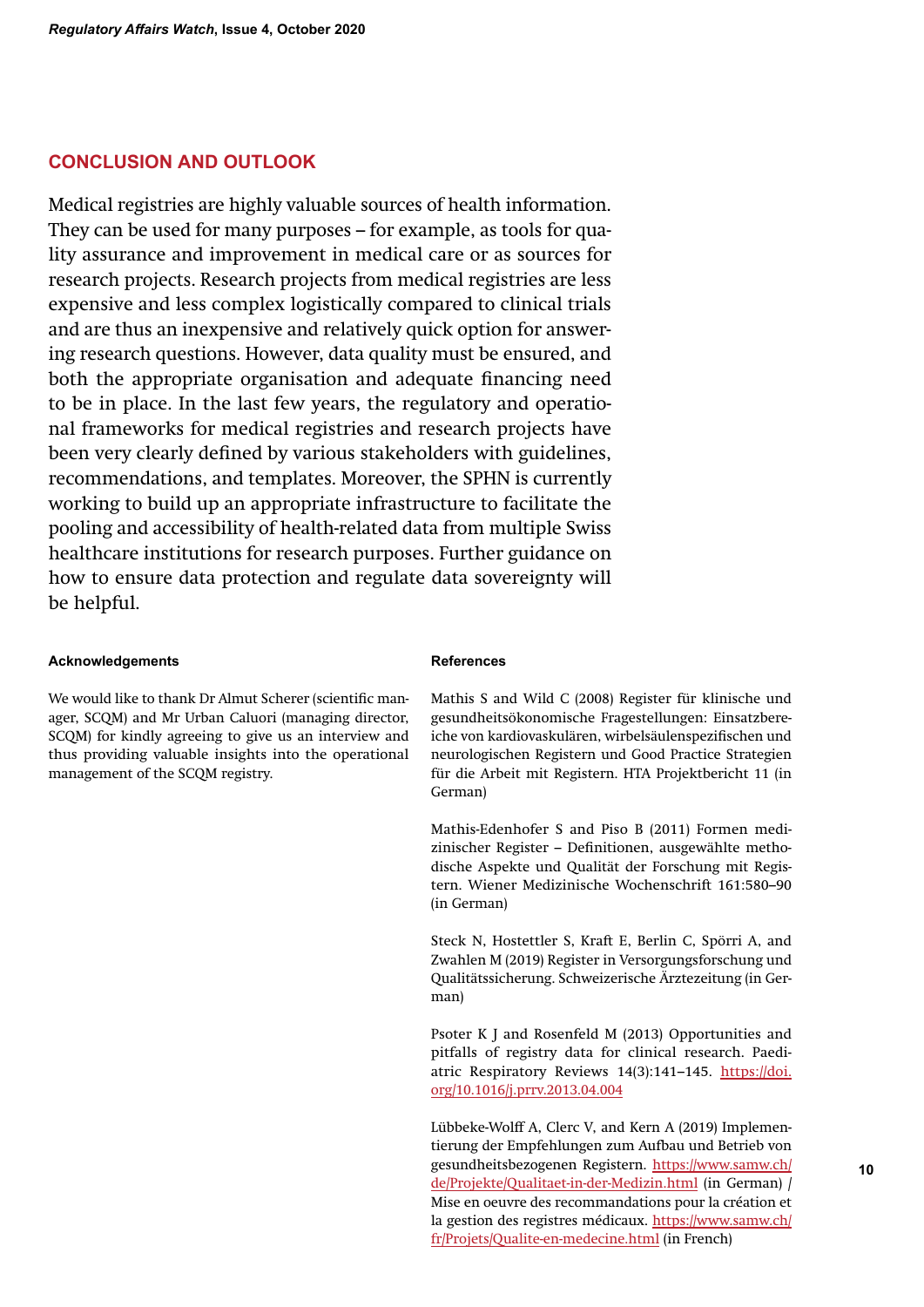# **NEWS FROM**

In order to keep our readers up to date, the *RA Watch*'s editorial team invited key national organisations to share fresh news and their views on medical registries (**MRs**).

# **swissethics**



Schweizerische Ethikkommissionen für die Forschung am Menschen Commissions d'éthique suisses relative à la recherche sur l'être humain Commissioni efiche svizzere per la ricerca sull'essere umano Swiss Ethics Committees on research involving humans

#### **Pietro Gervasoni,** Managing Director

swissethics is the umbrella organisation of the seven Swiss ethics committees on research involving humans

# **ADVICE FROM SWITZERLAND'S ETHICS COMMITTEES ON REGISTRIES, BIOBANKS, AND RESEARCH PROJECTS IN ACCORDANCE WITH ART. 51 OF THE HUMAN RESEARCH ACT**

Since early June, researchers can use a new dedicated form in **BASEC** (Business Administration System for Ethics Committees) to ask the Swiss ethics committees (**ECs**) for advice on or preliminary examinations of data registries, biobanks, and research projects carried out abroad or any other topics not subject to the Human Research Act (**HRA**).

For data registries and biobanks, this can ensure, among other things, that data protection is correctly maintained and that research participants' consent is obtained in accordance with legal and ethical requirements. The creation of data registries or biobanks is not formally subject to authorisation under the HRA, but projects that reuse the data and biological samples must generally be approved by an EC. When reviewing data registries or biobanks, ECs focus on compliance with regulatory requirements, the technical aspects of data protection, and ethical implications – for example, the procedure used for obtaining informed consent or general consent.

for all future submissions of research projects. In fact, in **11 11** The aim of preliminary examinations is to make the subsequent approval process go more smoothly for all projects arising from these data registries or biobanks. A preliminary examination will also save an investigational site both time and resources, because generally a site needs to obtain a preliminary examination of a data registry or biobank only once.**<sup>1</sup>** Moreover, it will save time BASEC it is possible to link future submissions of research

> **1** Unless the data registry or biobank undergoes significant changes or there are legal or regulatory changes.

projects to a data registry or biobank that already has a positive preliminary examination.

Obtaining advice or a preliminary examination is voluntary. It is an advisory function of the ECs according to art. 51 of the HRA, and it is invoiced based on ECs' time and efforts. A detailed procedure to obtain advice or a preliminary examination is outlined in a dedicated FAQ, while the documents to be submitted via BASEC can be found in the BASEC portal (see the form Advice on Ethical Questions/Comments on Research Projects Not Subject to the HRA).

This new form in BASEC must be used exclusively to obtain advice or a preliminary examination and should not be used to submit a Clarification of Responsibilities form. A Clarifications of Responsibilities form (**Zuständigkeitsabklärung** in German, **Clarification des compétences** in French, and **Esame della competenza** in Italian) is submitted to an EC to clarify whether a research project falls within the scope of the HRA and/or request a written statement from an EC if a research project does not need EC approval. However, it is not used to obtain advice on or a preliminary examination of a research project.

The swissethics website provides information, guidelines, and templates for data registries and biobanks.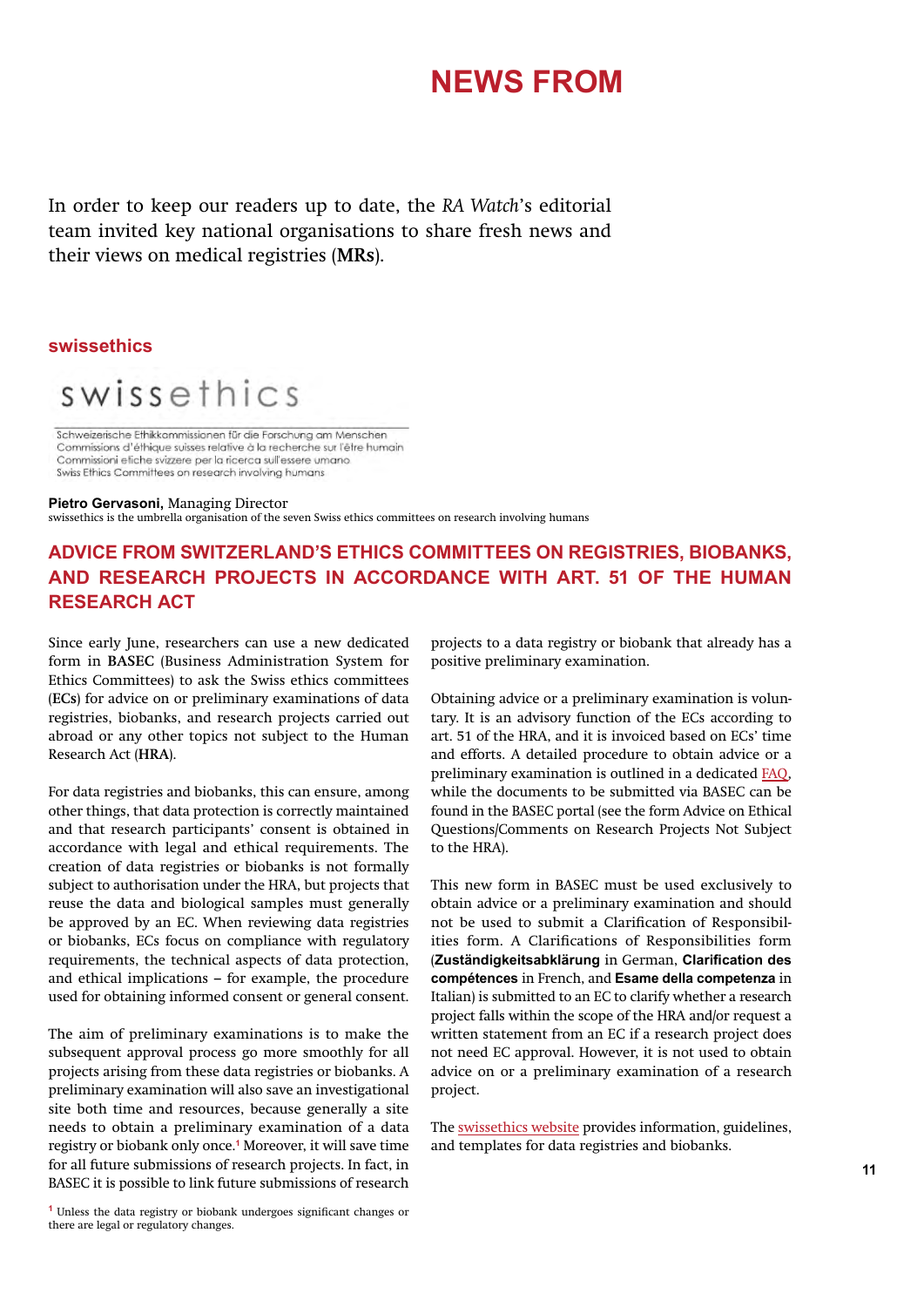# **unimedsuisse**



Universitäre Medizin Schweiz<br>Médecine Universitaire Suisse

**Agnes Nienhaus**, General Secretary Universitäre Medizin Schweiz/Médecine Universitaire Suisse (unimedsuisse)

# **TOWARDS A NATIONAL STRATEGY FOR REGISTRIES AND COHORTS**

# **PROLIFERATION OF DATABASES AND REGISTRIES**

Registries and cohorts are part of the essential data infrastructure for Switzerland's healthcare system. The large number of registries created in recent years has led to many parallel structures of varying quality. In addition, neither an adequate financing system nor a clear regulatory framework exist for registries. In view of this situation, the association unimedsuisse has drawn up a position paper outlining the need for political action with regard to medical registries and cohorts in Switzerland (see its position paper in German and in French).

# **INITIAL POLITICAL SITUATION**

The growing data needs of the Confederation and the cantons are met by a large number of databases, but the corresponding projects remain sectoral and thus contribute to the current proliferation of data collection sources. The Federal Council's health policy strategy for 2020–2030 mentions the necessity for coordinated digitisation and proposes creating favourable conditions for using health data. However, unimedsuisse thinks that this is not enough: there is an urgent need for the federal government to make strategic decisions.

The Federal Council's strategy on education, research, and innovation for 2021–2024 proposes co-financing nationally important medical cohorts for medical research. However, the funds earmarked for this remain small. Currently only two cohorts are entitled to funds, and the funding criteria remain unclear. Fortunately, the Federal Council's strategy for 2021–2024 also provides for the continuation of the Swiss Personalized Health Network (SPHN), which offers a platform for exchanging research data. The federal research strategy is thus heading in the right direction; however, it does not look beyond its own sector.

Thus, research funding and health policy still pursue different approaches to registries. Yet in reality, data collection and data use are increasingly moving away from segmented uses. The future lies in linking clinical registries, cohorts, biobanks, and administrative data and in using data for different purposes – for clinical treatment, quality management, tariff calculation, remuneration, policy planning and surveillance, research, and postmarketing documentation.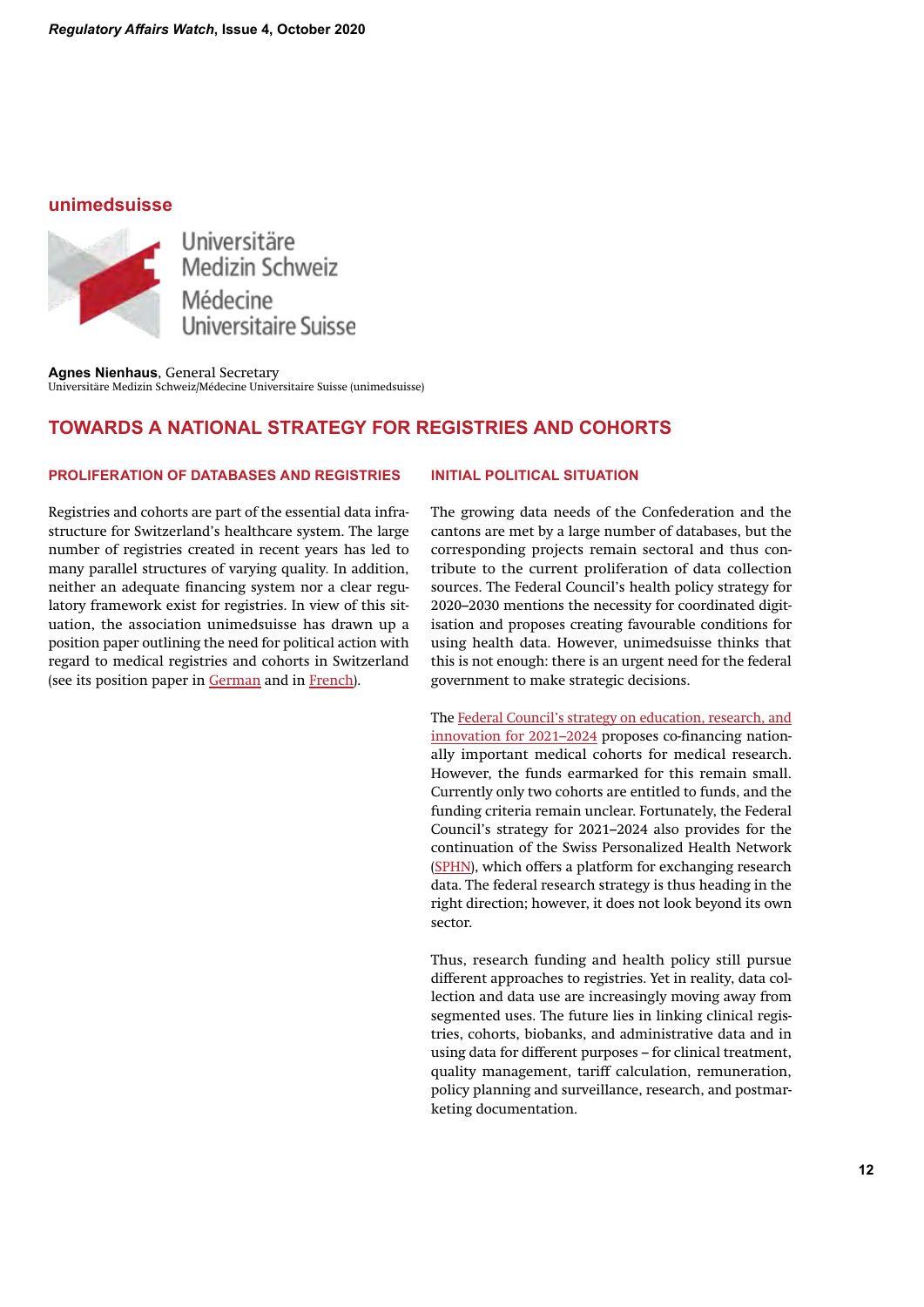#### **FUTURE POLITICAL ACTION**

It is in the interest of political decision makers to make better use of registries, cohorts, and biobanks. unimedsuisse proposes four main lines of approach to achieve this.

#### **1 Establish a national registry strategy**

First of all, the Confederation needs to establish a national policy for registries, cohorts, and biobanks in the Swiss health system. Data collection sources in health care should be made available for research in a structured and systematic manner. The strategy should include:

- » the most important health policy challenges that the data infrastructures aim to address
- » an integrated view of health data that considers medical treatment, quality management, and research as well as reimbursement, government planning, and controlling
- » a distinction between mandatory and recommended data collection and the definition of a uniform minimal data set
- » minimum requirements for registries (see the recommendations issued by the ANQ, FMH, H+, SAMS, and unimedsuisse).

### **2 Define technical standards**

**12 13** The IT platforms that host registries, cohorts, and biobanks should be based on uniform principles and standards that allow for interoperability. Existing large biomedical IT platforms should be promoted, and the opportunities offered by the SPHN should be systematically exploited. Once harmonisation is completed, the technical solutions identified should be the subject of recommendations.

### **3 Coordinate with official statistics**

Coordinating official statistics with registries can greatly benefit health policy. It therefore makes sense to allow officially collected data to be used with registries. This would simplify data collection processes, plausibility checks, and data quality audits as well as reduce duplicate data collection. International examples show that this can be done while also protecting personal rights.

### **4 Harmonise operation with sustainable financing mechanisms**

Registries and biobanks should not increase healthcare expenditures. Resources can be pooled by merging registries into large biomedical platforms. In addition, uniform financing principles should be defined that not only include the cost of infrastructure and data collection but also consider the various purposes and users. The collection and use of compulsory data should be financed by the Confederation or the cantons, while the collection of optional data and research projects should be financed externally.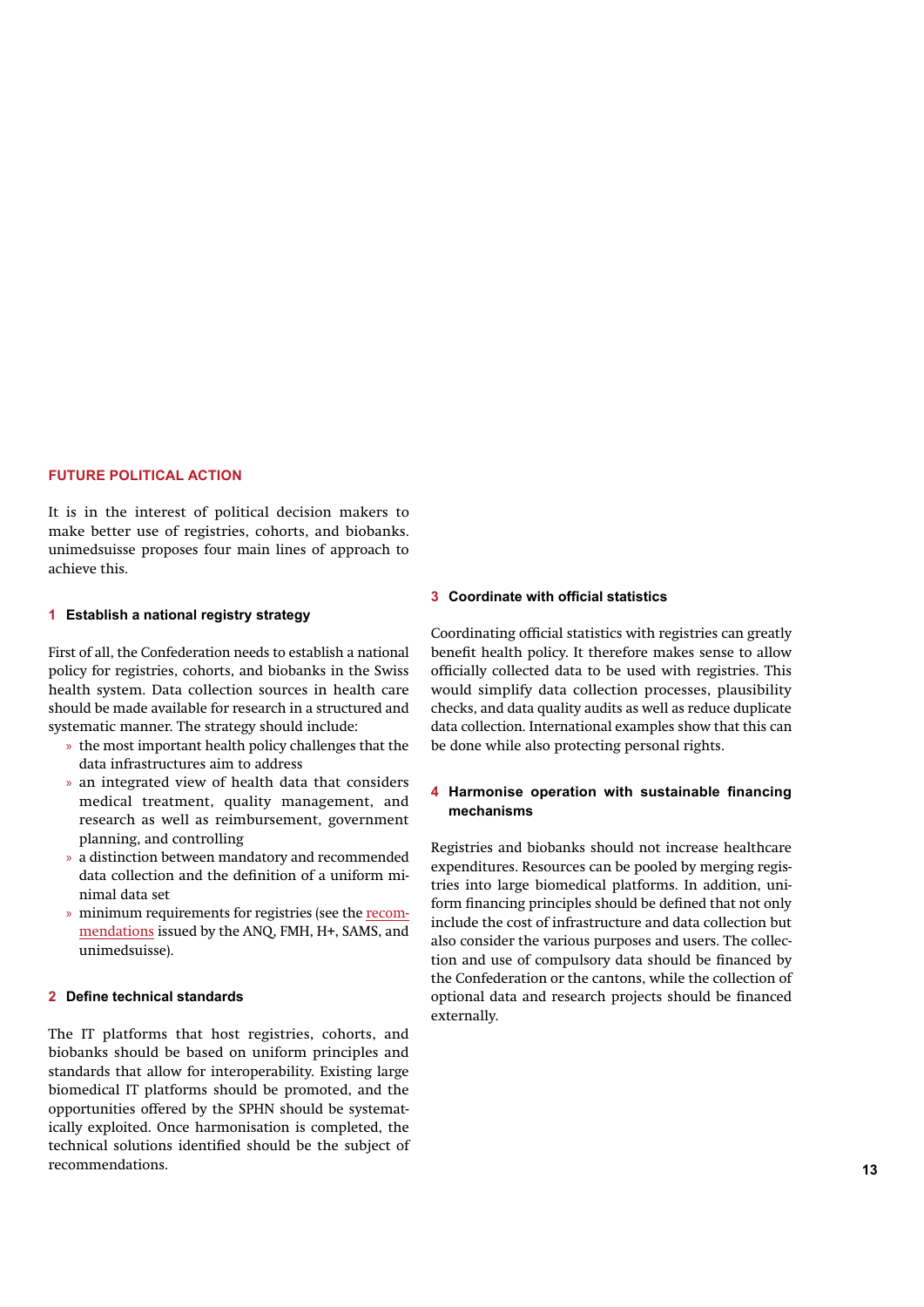# **CASE STUDIES**

# **USING MEDICAL REGISTRIES: SWITZERLAND'S IMPLANT REGISTRY SIRIS AS A SUCCESSFUL MODEL**

**Nicole Steck**, **<sup>1</sup> Marcel Zwahlen**, **<sup>1</sup> Adrian Spoerri1,2**

**1** Institute of Social and Preventive Medicine (ISPM), University of Bern **2** SwissRDL – Medical Registries and Data Linkage, University of Bern

With the increasing use of implantable medical devices, registries are critical for conducting post-market surveillance and identifying long-term safety risks. Switzerland's national implant registry SIRIS is an outstanding example of the benefits a well-managed registry can provide to different players in healthcare. The SIRIS registry also illustrates how to ensure high-quality registry data.

# **SIRIS REGISTRY: THE LARGEST IMPLANT REGISTRY IN SWITZERLAND**

In recent years, there have been several high-profile scandals involving defective implants, such as poorly produced versions of silicone breast implants, metal-onmetal hip implants, or vaginal meshes. The European Commission and European Union countries therefore established a joint action plan that included support for developing implant registries in order to better identify safety issues and allow long-term monitoring of the safety and performance of medical devices.

#### **HIGH-QUALITY DATA IS CRUCIAL**

Registry data must be of excellent quality to be useful for continuous quality improvement and implant-related clinical research. In order to analyse registry data correctly and draw valid conclusions, relevant quality requirements must be met. This is the only way to justify the significant organisational efforts, time, and costs involved in setting up and operating a registry. A badly managed registry with low data quality is not only useless but can even lead to unreliable information, wrong conclusions, and possibly inappropriate decisions.

There are several prerequisites for a high-quality registry. On an organisational and structural level, it is sustainability: a registry needs a clear aim, the partners who participate must be defined, the finances should be secured for several years, the governance must be defined, and bodies (e.g. a scientific board, an operator) need to be set in place. Another central aspect is the relevance of the information collected. When setting up a registry, its general objectives and expected outcome or results should be declared; the data to be collected should be defined accordingly. There is a high risk of implementing a registry with great personal effort, passion, and The Foundation for Quality Assurance in Implantation Medicine (**SIRIS**), founded by swiss orthopaedics, Swiss Medtech, and santésuisse, initiated the SIRIS registry for hip and knee prostheses in 2012. Today, the SIRIS registry is the largest implant registry in Switzerland, with data collected from 186 institutions. Participation is compulsory for all hospitals and clinics that perform knee and hip arthroplasties and have signed the National Quality Agreement with the Swiss National Association for Quality Development in Hospitals and Clinics (**ANQ**). As a result, the coverage of hip and knee implants is high: around 95% of arthroplasties are reported.

scientific eagerness but with no long-term plan on how to run and maintain it or how to analyse and report the registry's data.

On the data level, high quality depends on coverage, completeness, and correctness. Coverage evaluates the number of cases matching the inclusion and exclusion criteria recorded in the registry with external numbers of potential cases. This is a challenge, as the total number of cases are often not easily available and estimations rely on sales data (e.g. of implants), official administrative data, and internal data from clinic information systems. Completeness is a measure of how much of the requested information is entered into the registry. Having a userfriendly design for electronic data capture forms helps to achieve this with precise definitions of variables, ranges of valid data, distinct categories of answers, mainly mandatory fields, only a few optional fields, and the appropriate handling of potential missing data. The correctness of registry data is evaluated by central data monitoring and on-site audit visits.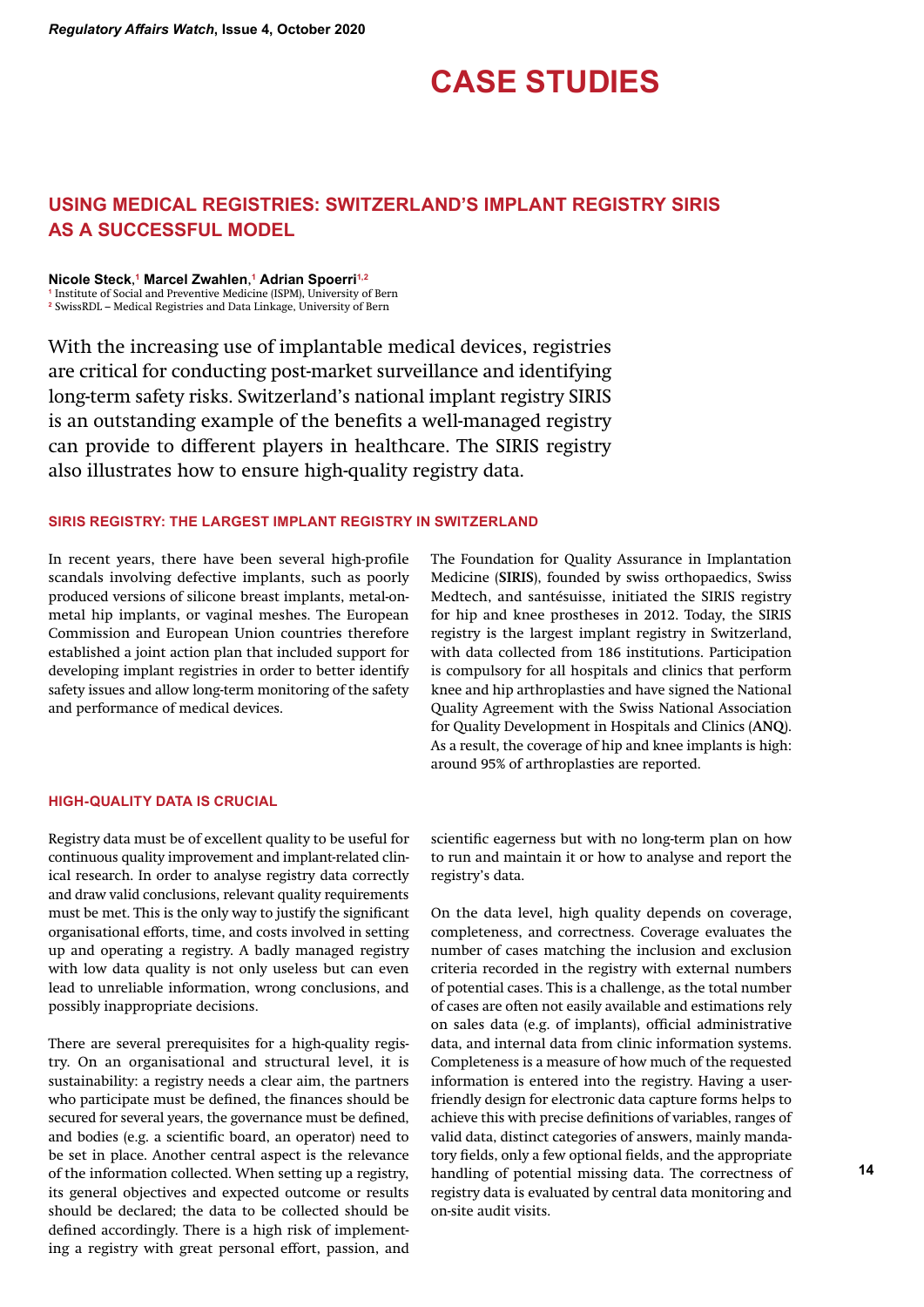

### **USES OF REGISTRIES**

In recent years, patient-reported outcome measures (**PROMs**) have gained relevance as tools to describe treatment outcome from the patient's perspective. For example, patients provide their assessment of the level of pain or limitations in their daily activities before and after the implantation of a medical device.

However, even an optimally managed registry with complete, current, and relevant data makes little sense if the information contained in it, is not systematically analysed. In the implant field, registries are often the only feasible or ethical way to collect long-term data on safety and the risk of revisions. Although randomised controlled trials (**RCTs**) are considered the gold standard for evaluating medical treatments, a long-term evaluation of implants (over many years after implantation) with an RCT is often unfeasible.

The information derived from registries can be useful for:

- » patients who want to decide for or against a given implant
- » doctors who want to know which implant and implant combinations to use in routine clinical practice
- » researchers who work on projects related to long-term effectiveness
- » regulators who make decisions about implants.

Hereafter we discuss the advantages and disadvantages of registry data for different user groups.

### **1 Feedback on the performance of products and clinics – benchmarking**

In Switzerland, about 800 doctors regularly perform arthroplasty surgeries. They implant around 22,000 artificial hip joints and 18,000 artificial knee joints each year. Despite all the prophylactic measures taken, complications and revisions cannot always be completely avoided.

The Swiss implant registry SIRIS provides detailed quarterly reports (http://www.siris-implant.ch/en/) to all

participating hospitals for quality assurance and publishes an annual report. These reports make it possible to compare hospitals (see **Figure 1**) and implants; detected outliers lead to thorough investigations and possibly to corrective actions.

For manufacturers of implantable medical devices, registries are a powerful tool for performing post-market surveillance and clinical follow-up.

### **Figure 1: Example from SIRIS's 2019 annual report showing the revision rate by number of operations and clinic**

# 2-year revision rate of primary total hip arthroplasty by service

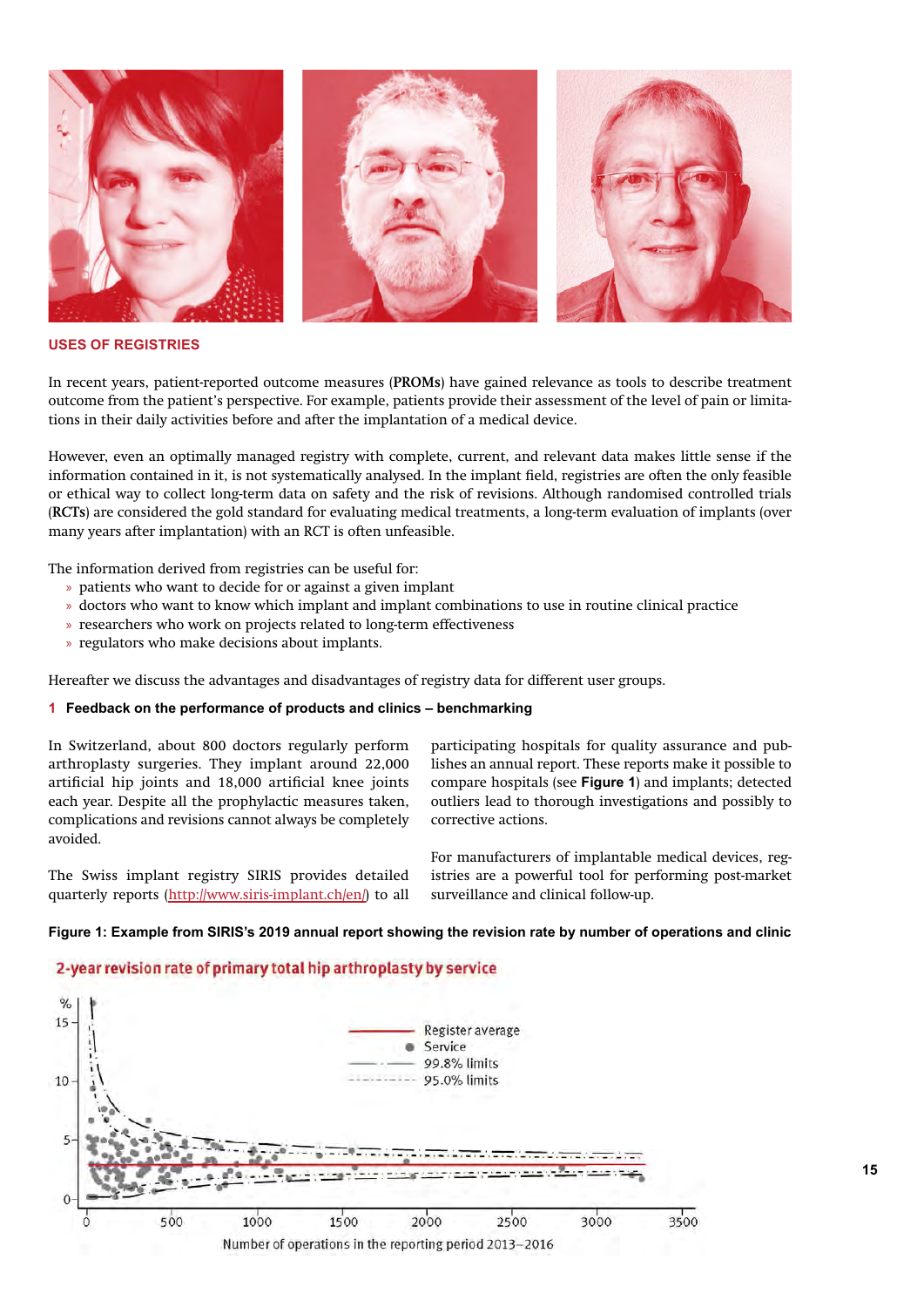### **2 A data basis for research**

The availability of data on often large patient populations over many years makes registries an attractive platform for additional research activities. Registry-based research is usually less expensive and performed more quickly than projects, which need de novo data collection, especially if long-term outcomes are of interest. In addition, clinical data registries often include individual demographic data.

However, there are limitations on using registry data for research. Data are mostly collected for reasons unconnected to the specific research question of interest and, for practicability reasons, include only the most important variables. The information relevant for a study may not be available in the registry.

A possibility to increase the use of registry data in research is linking it with additional information from external databases. In order to allow for linkage with, for example, routinely collected administrative data such as mortality, several requirements must be met. For example, a registry must have individual patient identifiers with a corresponding legal basis or an informed consent statement from the patients. Harmonisation of data between registries and routine data and linkability are crucial for the future use of registries in the health sector. Since 2017, the Swiss Personalized Health Network (**SPHN**) has been actively promoting and funding projects which "enable the exchange of health-related data necessary for research". In the future, it would be ideal to use a uniform, non-speaking identification number in the various registries and routine data. To achieve this, the legal and data protection aspects need to be clarified.

#### **3 A basis for decision-making for medical device regulators**

Registries, especially in the area of implants, are also a valuable and important resource for regulatory decisions concerning safety and are therefore crucial for approval. The effective use of well-organised registries can potentially lead to better health out¬comes at a lower cost to society. In general, small registries with few data are of limited use to regulators. It is therefore often necessary to compare and combine data across registries, but this requires coordinated standardisation and harmonisation of the data collection procedures.

# **CONCLUSION**

In summary, registries play an important role in the health sector and serve many needs. However, they are not a quick, easy, or cheap method to identify performance issues, answer research questions, and clarify questions from the regulators. Yet the SIRIS registry demonstrates that they can be worth the effort.

# **Further reading**

- » Goodwin Burri K and Spoerri A (2020) The value of registry data in the clinical evaluation of medical devices. Medical Writing 29(2):46–51
- » Psoter KJ and Rosenfeld M (2013) Opportunities and pitfalls of registry data for clinical research. Paediatric Respiratory Reviews 14:141–145. doi:10.1016/j.prrv.2013.04.004
- » Steck N, Hostettler S, Kraft E et al. (2019) Register in Versorgungsforschung und Qualitätssicherung. Schweizerische Ärztezeitung 100:108–112. doi:10.4414/saez.2019.17487
- » Wilkinson J and Crosbie A (2016) A UK medical devices regulator's perspective on registries. Biomed Tech 61:233–237. doi:10.1515/bmt-2015-0142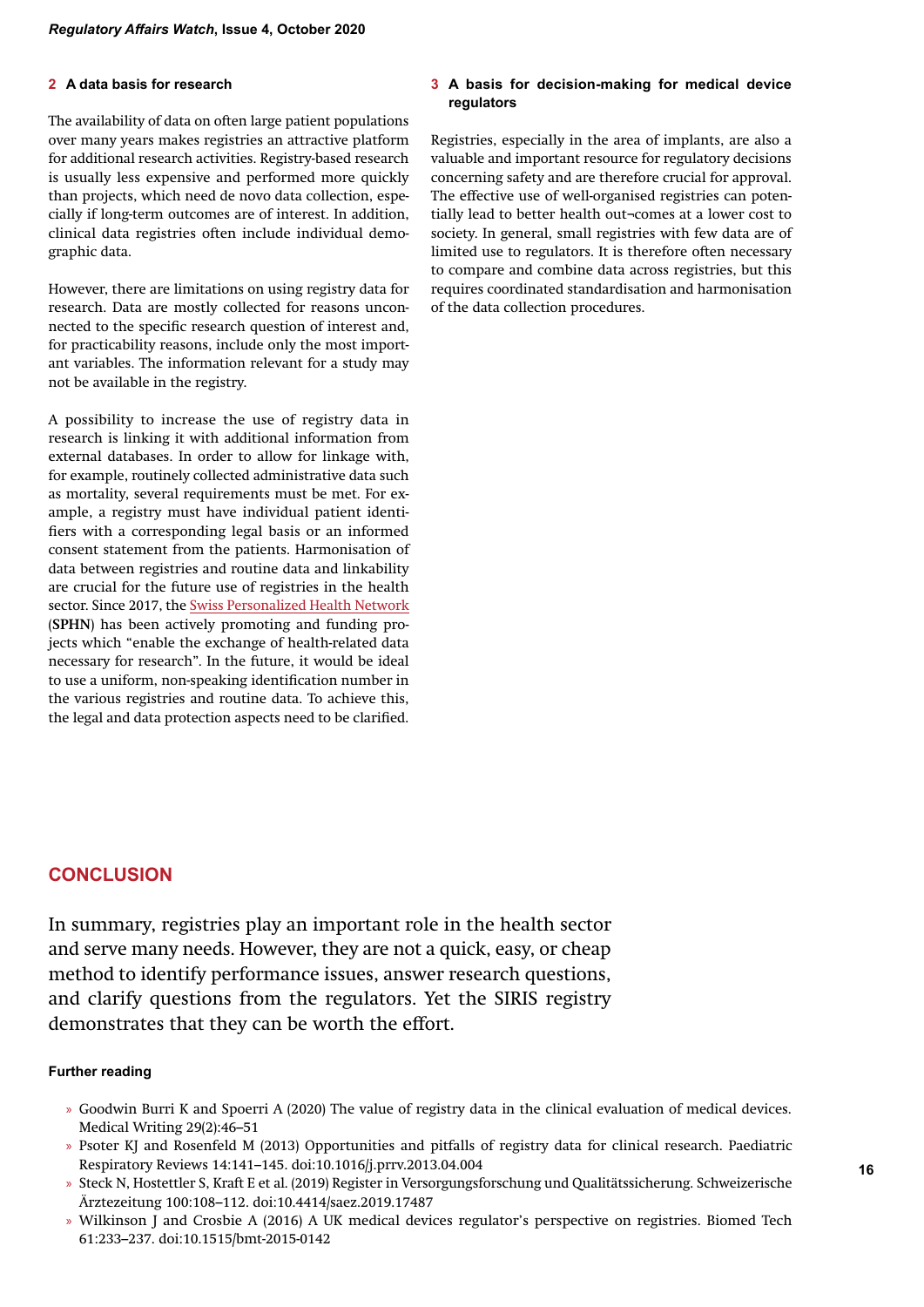# **SWISS MULTIPLE SCLEROSIS REGISTRY: A LANDMARK PROJECT FOR CITIZEN SCIENCE**



Swiss **Multiple Sclerosis Society** 

Author: **Philipp do Canto** Affiliation: Member of the Swiss Multiple Sclerosis Society's board and scientific advisory board

Since its foundation in 1959, the Swiss Multiple Sclerosis Society (Swiss MS Society) has been supporting people living with multiple sclerosis (**MS**) in their daily lives. The organisation also provides funding for scientific research and serves as an independent platform for information related to MS. The quest to better understand MS and ultimately find its cure has always been a driver for innovation. Seizing the opportunities created by the emergence of data-driven medicine, the Swiss MS Society created the Swiss MS Registry – the first health registry in Switzerland owned exclusively by a patient organisation.

Still today scientists do not know the exact number of people with MS in Switzerland. The MS Registry thus aims to document the prevalence of MS in Switzerland and the number of people affected indirectly, such as relatives. The MS Registry is therefore considered a longitudinal study under the terms of the Swiss Human Research Act (**HRA**). The study assesses various aspects of MS, including quality of life, nutrition, work situation, pharmaceutical MS therapies, and complementary medical treatments. The scientific evaluation of these data facilitates the development of measures to improve the treatment and quality of life of those affected by MS.

# **MS Registry and MS Cohort: Two studies with one goal**

A further objective of the MS Registry is to establish a flexible infrastructure and a network that enable interdisciplinary research with partners. An important example of this is the close cooperation with the Swiss MS Cohort Study. Both the registry and the cohort study are funded or co-funded by the Swiss MS Society.

Both initiatives aim to improve the living conditions of people with MS. Whereas the MS Cohort Study focuses on medical data collected from clinics, the MS Registry puts emphasis on people's everyday experiences and collects a large amount of data directly from participants, who may also be healthy relatives of MS patients. Data are related to participants' individual disease history, living situation, mental health, and treatment.

Due to their different approaches, the registry and the cohort complement each other almost perfectly. Participants in both studies are therefore encouraged to consent to the exchange of encoded data between the MS Cohort Study and the MS Registry.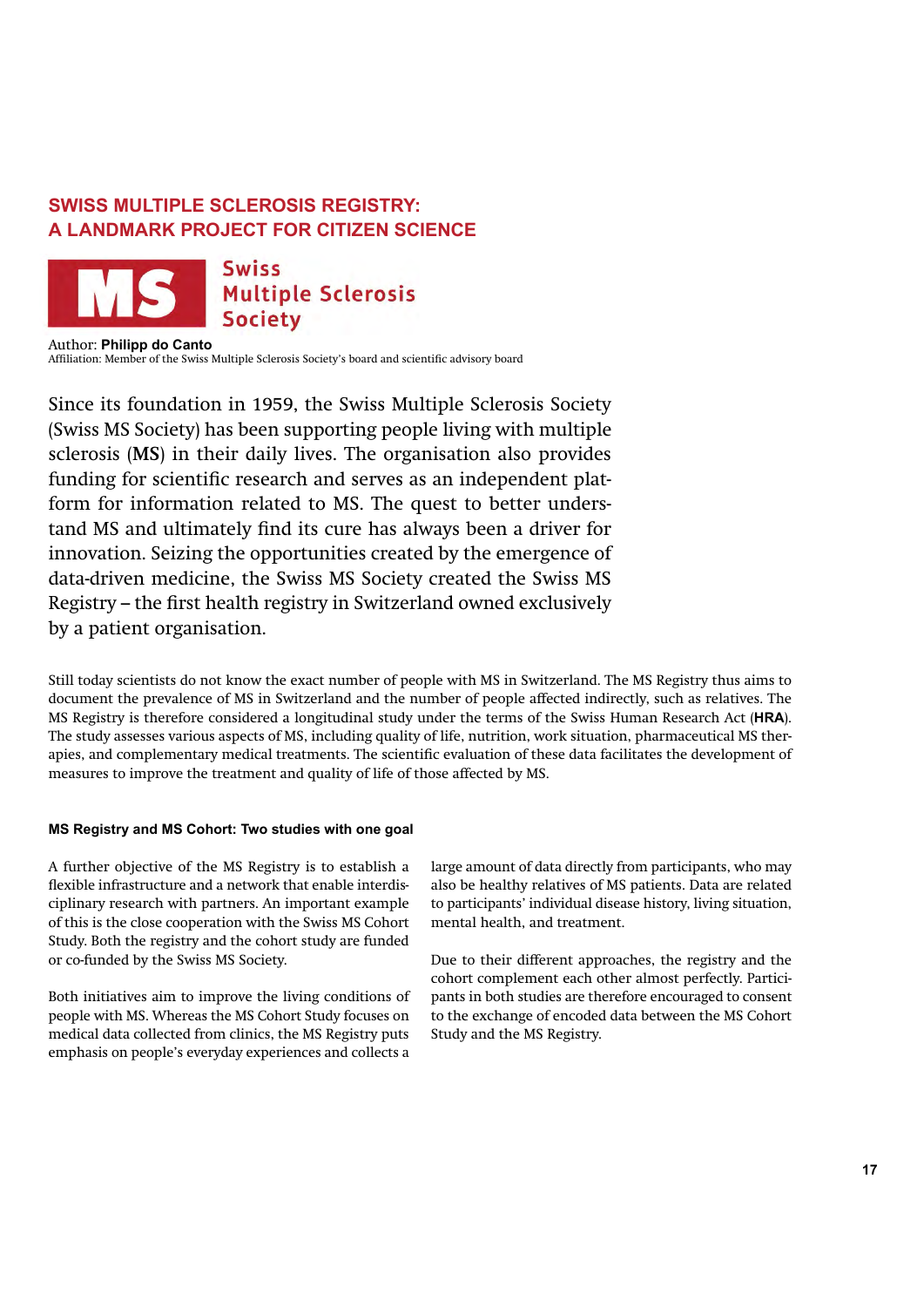#### **Independence through governance and participation**

With about 2500 participants as of August 2020, the MS Registry contains a massive amount of data just four years after its launch. Such a wealth of personal health data requires scientific and commercial independence. This independence is ensured by a broad-based governance organisation consisting of well-established researchers, physicians, physiotherapists, and, of course, people with MS.

The MS Registry is operated at the Epidemiology, Biostatistics and Prevention Institute (**EBPI**) at the University of Zurich. The registry's project leader is Prof Viktor von Wyl from the EPBI, who has worked with his team of scientists along with expert participants from the beginning.

A special registry board convenes regularly to review project requests and discuss new topics. And this is where the key factor of the MS Registry comes into play: 25 people with MS are currently involved in all bodies and decisions. People with MS are MS experts and therefore indispensable for researchers and health professionals studying and combating MS. Without the active participation of people with MS, research would miss out to a large extent on a comprehensive MS knowledge pool. Its content-related involvement of medical laypersons and its funding through a patient organisation are what make the MS Register a unique citizen science platform in Switzerland.

#### **Consent, user experience, and features**

Participants who do not want to participate in the governance of the Swiss MS Society can just contribute and share information. On average, about thirty new participants enrol each month. The register is open to adults (at least 18 years old) with MS who reside or receive care in Switzerland; it is also open to their relatives. Participants can register online or send in a paper registration form. Along with their consent, participants submit a questionnaire, which is then processed by the registry team. Not just participants may contribute to the data collection; practitioners are also encouraged to allow access to medical records with the consent of their patients (**Figure 1**).

#### **Figure 1: MS Registry's data sources**



Once the initial data has been transferred into the digital universe, enrollees can use the registry's mobile app to complete regular surveys. The app also includes a diary (**Figure 2**), in which participants can record their personal state of health, activities, and more on a daily basis.

Participants may obtain single-source access to information about MS written in language that is easy to understand. However, they must devote some time to the process. Online or paper questionnaires need to be filled out every six months and take up to an hour to complete.

### **Figure 2: MS Registry's diary function on its mobile app**



Participants are rewarded for their time and effort, because research results are published regularly and reveal valuable practical findings. For example, a team of scientists recently established that only about half of all patients receive their MS diagnosis within three months of their first visit to the doctor. This means that the other half has to wait – sometimes much longer – in a burdensome state of uncertainty. Such findings provide a basis for practical guidelines for doctors.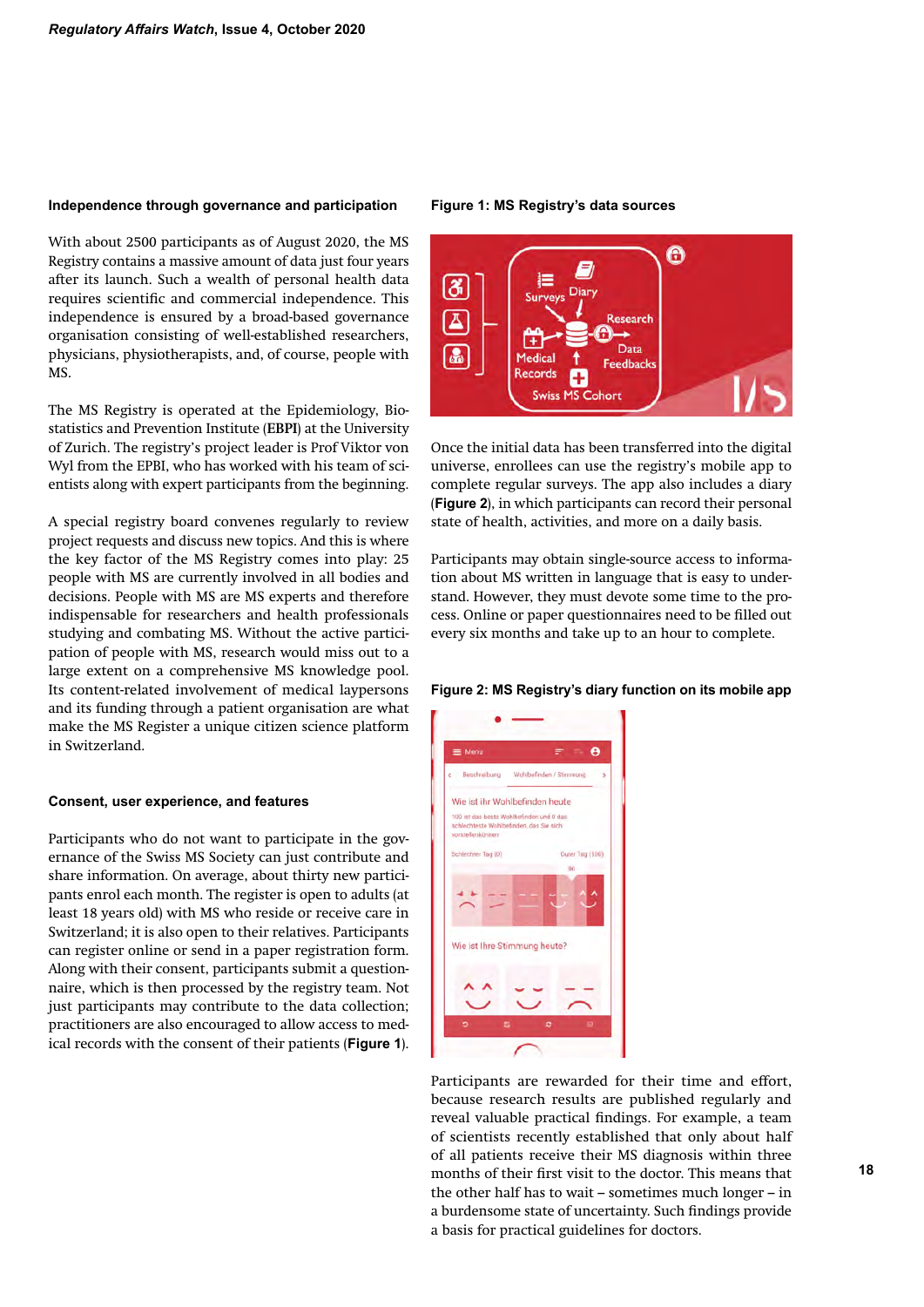#### **Regulatory environment and data security**

Unlike the harmonised cancer registries in Switzerland, which are governed by federal law, the MS Registry has no specific statutory basis. This does not imply, however, that it operates in an unregulated area. On the contrary, as a longitudinal human research project it is subject to approval by an ethics committee and must comply with data protection regulations. Furthermore, it is regulated by the rules applicable to public bodies in general in the Canton of Zurich and to the university in particular. Another crucial topic is IT security. All data made available to the MS Registry are encrypted and stored in the IT environment at the university. The relation between data and persons can only be established by means of a key, which is protected and accessible only to selected registrars at the university. Moreover, the MS Registry's team members are subject to confidentiality rules.

# **CONCLUSION**

Like other registries or biobanks, the MS Registry faces challenges. One issue is data quality, which depends to a large extent on the accuracy of the information provided by participants. In addition, long-term financing must be secured. In the highly competitive field of Swiss fundraising, funds from members are no guarantee for financial stability. Nevertheless, the Swiss MS Society is set to continue the success story of the Swiss MS Registry.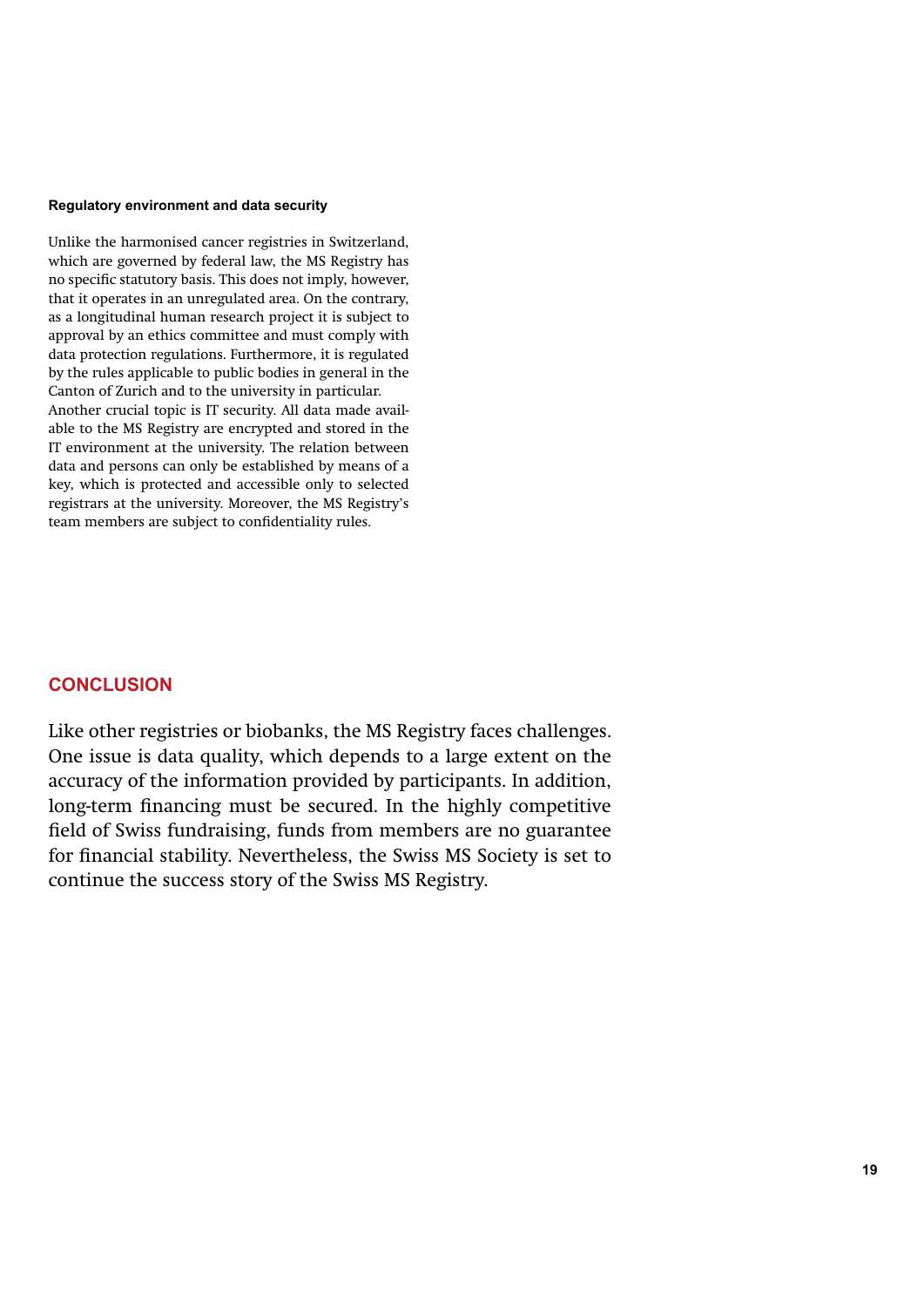# **GOVERNANCE OF MEDICAL REGISTRIES**

# **MEDICAL REGISTRIES: AN ILLUSTRATION OF HOW GOVERNANCE WORKS AT THE UNIVERSITY HOSPITAL LEVEL**



Interview with Julia Parafita, project leader for data registries, medical direction, CHUV

To gain a better understanding of how the governance of medical registries (**MRs**) works at the university hospital level, *RA Watch* editor Séverine Méance spoke with Julia Parafita, the project leader for data registries at Lausanne University Hospital (**CHUV**).

# **CHUV is a huge source of health-related data. How is it organised internally to manage MRs?**

MRs have existed for a long time at CHUV. The hospital started an inventory of its internal MRs following the first recommendations published in 2016 by the **ANQ** (Swiss National Association for Quality Development in Hospitals and Clinics), **FMH** (Swiss Medical Association), **H+** (the association of Swiss hospitals), **SAMS** (Swiss Academy of Medical Sciences) and unimedsuisse (an association of university medicine in Switzerland). On 3 July 2019, an institutional directive called **Création et exploitation de registres de données cliniques au CHUV** (Creation and Operation of Clinical Data Registries at CHUV) was published (available on request). This directive describes the rules and principles that apply to MRs as well as the governance that should be put in place to manage them. To ensure the proper application of this directive at the hospital level, a project leader from the medical direction assists all registry managers and staff involved in registry operations. We have operated until now in a project mode and plan to move to a routine mode by the end of 2020. So far, the main aspects of the project have consisted of informing and training the teams of the different services at CHUV. We also connected with the ethics committee (**EC**) of Vaud to validate the newly developed regulation form that each registry manager has to fill out. In addition, we completed our organisation with a dedicated operational committee for biobanks and registries, which is internally called the **COB** (Comité opérationnel des biobanques et registres). It is like a control tower that reviews, approves, and records all registries. There are three persons involved in the **COB** and they meet twice a month: a legal representative, the research consent unit manager, and the project leader for data registries. Since the publication of the directive, the COB has already approved 66 registries (status as of 30 June 2020).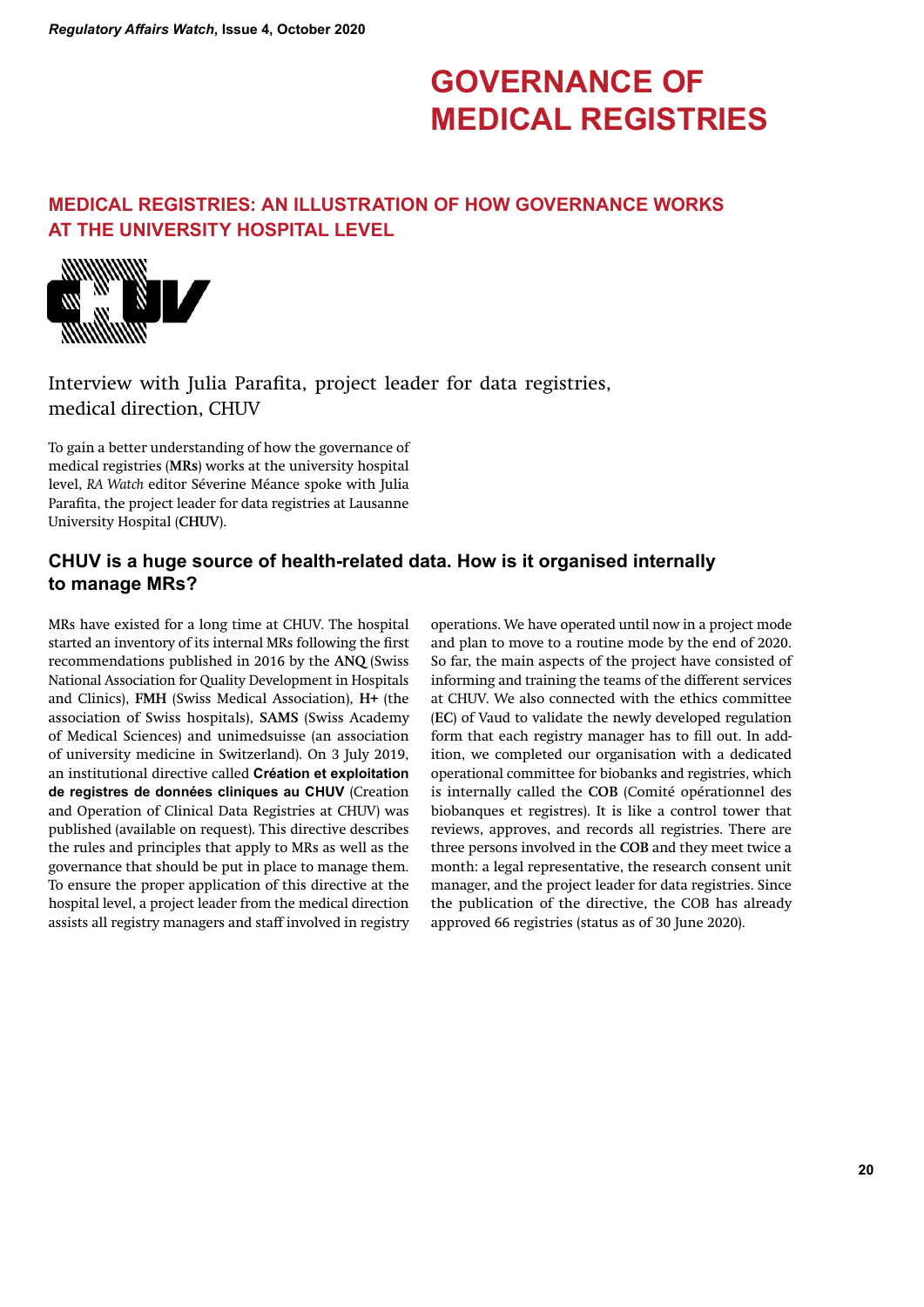# **What types of registries are we talking about?**

There are three types of registries: (1) clinical registries for following patients' clinical evolution and the quality of care, (2) research registries, and (3) mixed registries. The proportion of each category is illustrated in **Figure 1**. There is a clear trend toward increasingly mixed registries to keep open the possibility of using data for future research.

# **Figure 1: Registry categories at CHUV**



|     |                                                                      |     |      | A selection of active registries at CHUV with their date of creation:                            |    |
|-----|----------------------------------------------------------------------|-----|------|--------------------------------------------------------------------------------------------------|----|
|     | 3%                                                                   |     | 2020 | Registre EuroLVD (liver venous deprivation registry)<br>Registre RegCOVID-19 (COVID-19 registry) |    |
|     |                                                                      |     | 2018 | Registre du Centre des tumeurs neuroendocrines                                                   |    |
|     |                                                                      |     |      | (neuroendocrine cancer centre registry)                                                          |    |
|     |                                                                      |     | 2017 | Registre du Centre des tumeurs gynécologiques                                                    |    |
|     |                                                                      | 24% |      | (gynecological cancer centre registry)                                                           |    |
|     |                                                                      |     | 2016 | Registre carcinose péritonéale (peritoneal carcinomatosis                                        |    |
|     |                                                                      |     |      | registry)                                                                                        |    |
|     |                                                                      |     | 2015 | Registre du Centre des Sarcomes (sarcomas centre                                                 |    |
|     |                                                                      |     |      | registry)                                                                                        |    |
|     |                                                                      |     | 2014 | Registre de la Chirurgie viscérale complexe-MHS                                                  |    |
|     |                                                                      |     |      | (complex visceral surgery, highly specialized medicine                                           |    |
|     |                                                                      |     |      | registry)                                                                                        |    |
|     |                                                                      |     |      | Registre du Centre des tumeurs thoraciques (thoracic                                             |    |
|     |                                                                      |     |      | cancer centre registry)                                                                          |    |
|     |                                                                      |     |      | Registre du Centre de la Prostate (prostate cancer centre                                        |    |
|     |                                                                      |     | 2012 | registry)<br>Registre de la Filière Brûlés (burns registry)                                      |    |
|     |                                                                      |     |      | Registre du Centre Universitaire Romand de Chirurgie                                             |    |
| 73% |                                                                      |     |      | Thoracique (Romand university centre for thoracic                                                |    |
|     |                                                                      |     |      | surgery registry)                                                                                |    |
|     |                                                                      |     | 2010 | Registre du Centre du sein (breast centre registry)                                              |    |
|     |                                                                      |     | 2008 | Registre des patients blessés graves du CHUV                                                     |    |
|     |                                                                      |     |      | (CHUV registry of severely injured patients)                                                     |    |
|     |                                                                      |     | 2005 | Registre des implants lausannois (Lausanne implants                                              |    |
|     |                                                                      |     |      | registry)                                                                                        |    |
|     |                                                                      |     | 1997 | Registre ganglions sentinelles pour mélanome (registry                                           |    |
|     | $\blacksquare$ Clinical $\blacksquare$ Research $\blacksquare$ Mixed |     |      | of sentinel lymph nodes in melanoma)                                                             | 21 |
|     |                                                                      |     |      |                                                                                                  |    |
|     |                                                                      |     |      |                                                                                                  |    |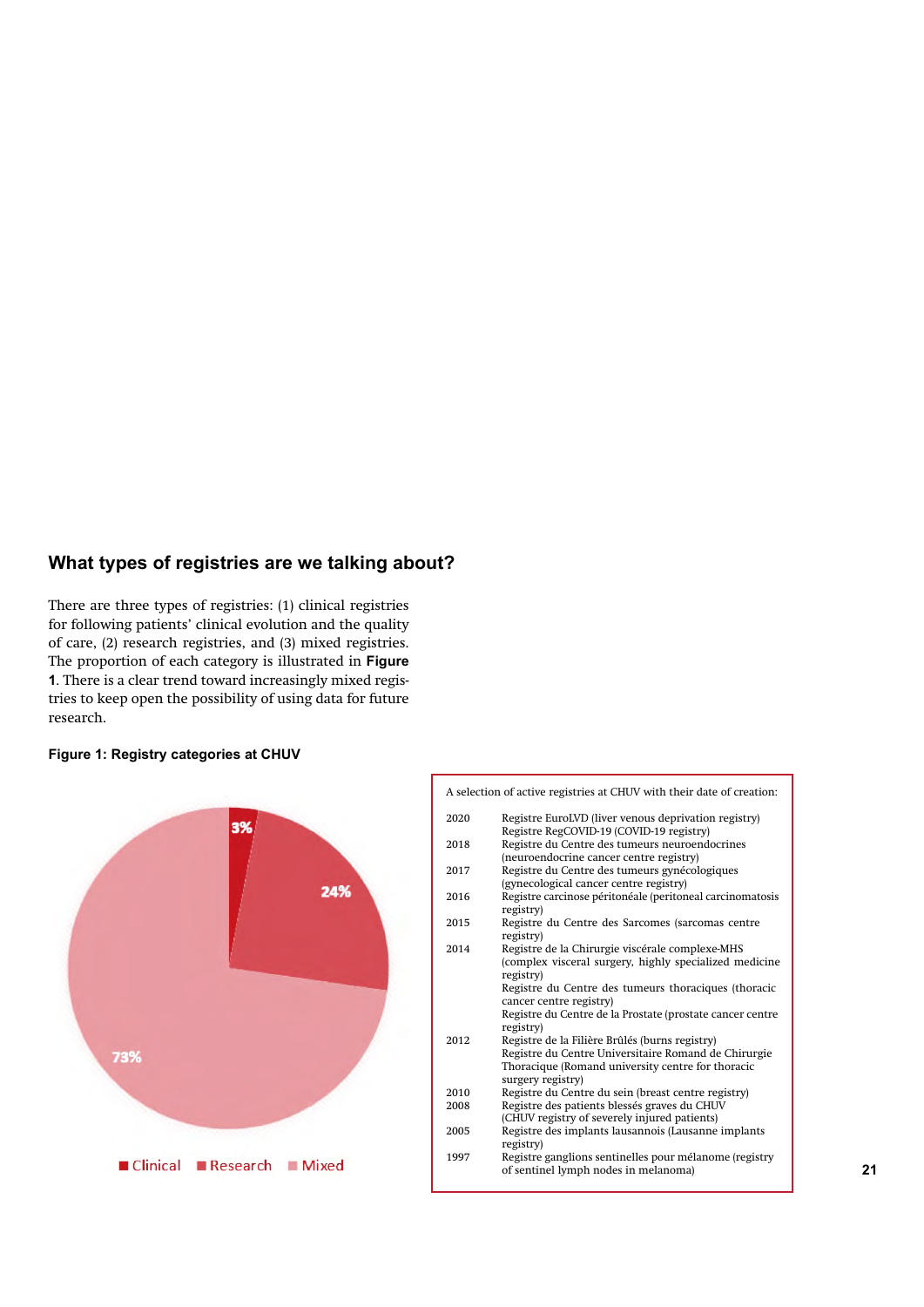# **Could you describe the main steps a registry needs to take to be approved and the organisations involved?**

Any new or existing registry at CHUV should take the following steps to comply with the institutional directive:

- **1** Notify the COB, which keeps an updated list of registries run at CHUV.
- **2** Fill out a regulation form describing the aim and inclusion criteria of the registry; how data are collected, transmitted, and used; registry governance; and so forth.
- **3** Define and document a quality control process to ensure data quality, protection, security, and confidentiality.

# **Figure 2** illustrates how this process works at CHUV.

The amount of time, competencies, and resources these tasks require should not be underestimated. Teams can request some support from the project leader, the IT team, and also the Clinical Trial Unit (CTU). The CTU also offers tools such as secuTrial®, REDCap®, and informed consent management.

# **Figure 2: The registry process at CHUV and organisations involved**



# **Would you agree that medical registries are becoming increasingly important, but there is a price to pay to run them properly?**

Yes. A large number of health-related registries exist at CHUV. They are becoming important tools not only for assessing the quality of medical care and the effectiveness of treatments but also for following up with patients and providing well-structured data for research activities. Operating a registry involves taking into account several constraints, such as the need for an appropriate IT environment that allows data protection, security,

the audit trail and traceability, and the establishment of robust governance with at least a main registry manager, a data manager, and a person responsible for data quality. The CHUV directive aims to harmonise all the different institutional registries and make sure they comply with ethical and legal requirements as well as national recommendations.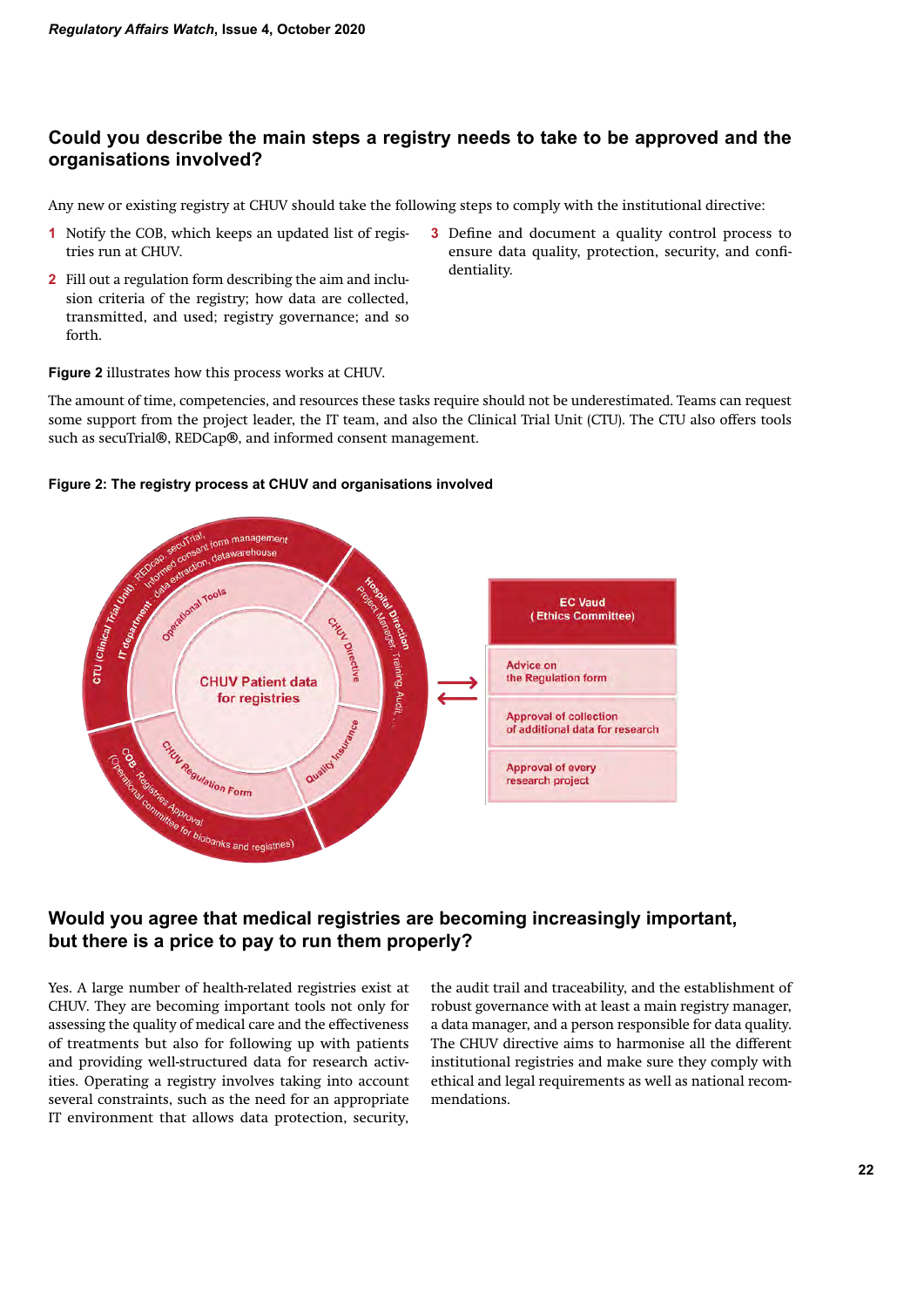# **INNOVATIVE PROCEDURES**

# **THE USE OF ELECTRONIC HEALTH RECORD (EHR) SYSTEMS IN CLINICAL RESEARCH: 19 SWISS INSTITUTIONS RESPOND TO THE SCTO'S NATIONAL SURVEY**

Author: **Elke Hiendlmeyer** Affiliation: CTU St.Gallen

Every day, more and more health data are captured and documented electronically instead of in stacks of printouts, as it often once was. The near future promises a full transition from paper to electronic records. This digital progress is felt far beyond the initial steps of capturing patient records, however. Health data are a fundamental building block of clinical trials. So the practices of how data are selected and collected are closely linked to the regulatory requirements of clinical trials and how these trials will be run from an operational standpoint.

# **THE FOUNDATIONS OF RIGOUR REQUIRED IN DATA COLLECTION**

Recording and maintaining electronic health data that are subsequently used in clinical trials require extra rigour. These data are regulated beyond the national regulations that normally apply to handling patient data in daily clinical practice (i.e. in doctors' practices and hospitals).

To define the core requirements of trial data, one should refer to the legally binding International Council for Harmonisation of Technical Requirements for Pharmaceuticals for Human Use Guideline for Good Clinical Practice (**ICH GCP**) **1** and to the normative reflection paper from the European Medicines Agency (**EMA**) **2**.

<sup>23</sup> the EMA's Kellection Paper On Expectations for Electronic Source<br>Collection Tools in Clinical and Data Transcribed to Electronic Data Collection Tools in Clinical According to ICH GCP, the sponsor or sponsor-investigator of a clinical trial and the investigator of a trial site are responsible for ensuring that trial data are attributable, legible, contemporaneous, original, accurate, and complete (sometimes referred to as ALCOAC). However, the EMA's recommendations regarding necessary, commonly recognised criteria for electronic source data offer a fuller list of characteristics. The EMA indicates that data should meet all of the above criteria as well as be consistent, enduring, and available when needed (these three additional criteria are also referred to as CEA). Using these criteria recommended by the ICH GCP and the EMA is crucial for researchers wanting to obtain a reliable pool of data that can be analysed to deliver results and potentreatments for patients.

Source documents (in this case patient records) are no longer only kept as hard copies on paper, but are kept increasingly and predominantly stored as digital records. Electronic health record (**EHR**) systems, in which patient data are recorded and stored electronically, have been developed to meet the requirements of day-to-day clinical practice. But EHR systems do not yet always meet the highly regulated requirements of clinical research.

The following are only a few topical requirements that – while beneficial – are not always met and pose considerable practical challenges:

- » Data collected should have a fully and readily available audit trail.
- » Monitors' access to the health data of study patients should be restricted to only those records of patients in a specific trial.
- » EHR systems should have a documented quality management system.

**<sup>1</sup>** See ICH-GCP E6 (R2), revised in 2016, and in particular its integrated addendum 4.9.0.

**<sup>2</sup>** See the EMA's Reflection Paper On Expectations for Electronic Source Data and Data Transcribed to Electronic Data Collection Tools in Clinical Trials, EMA/INS/GCP/454280/2010, published in June 2010.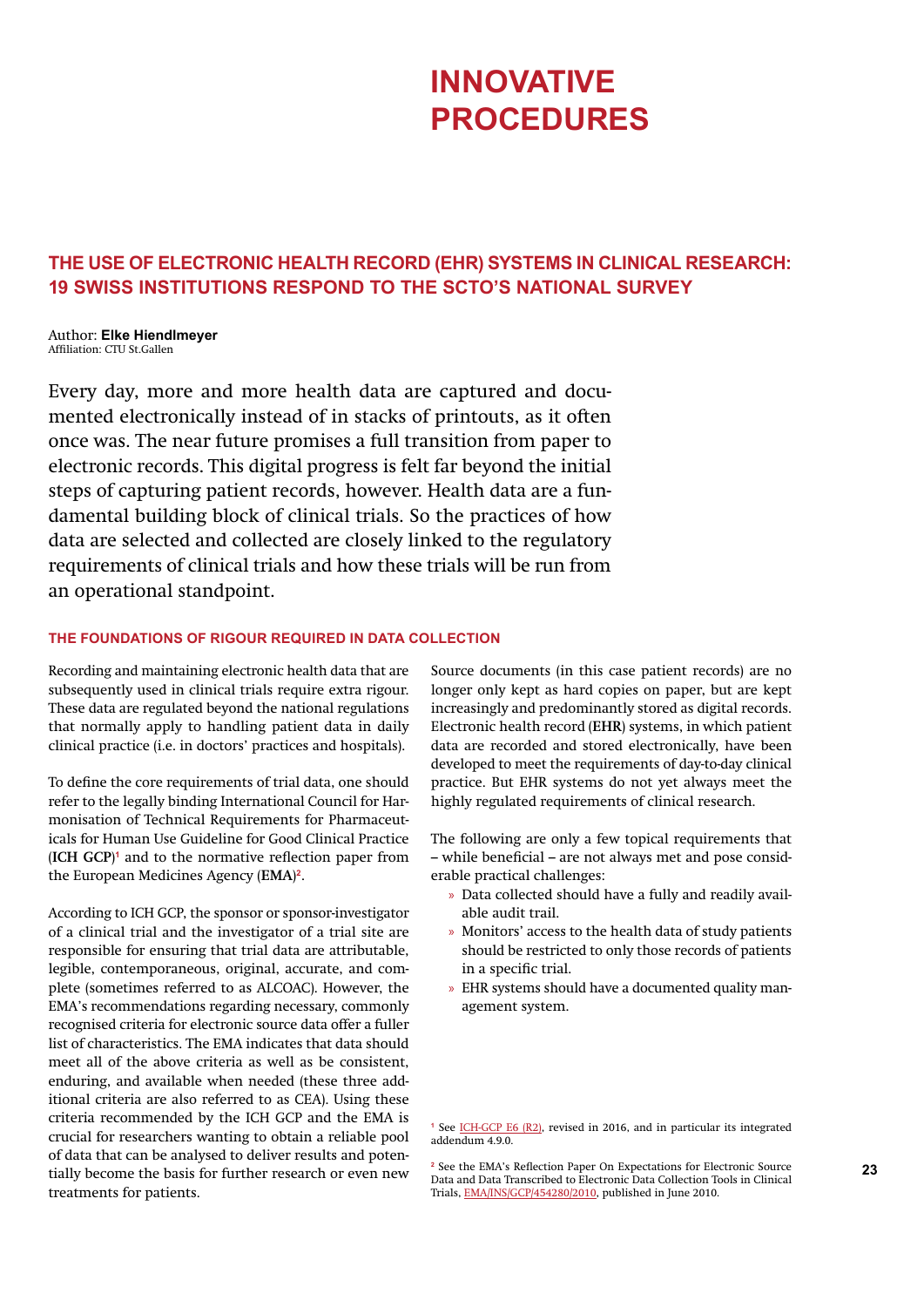# **SURVEYING THE USE OF EHR SYSTEMS IN SWITZERLAND**

In early 2019, the SCTO's Regulatory Affairs Platform conducted a survey that aimed to:

- » determine the extent to which EHR systems have already been implemented at Swiss study sites
- » assess the current experiences with using EHR systems
- » explore the needs and challenges linked to complying with regulatory requirements applicable in clinical research.

The survey was sent to staff involved in the operational conduct of clinical research in Switzerland, including study nurses, study coordinators, investigators, monitors, and project managers. The level of participation in the survey was high, with notably high participation from study nurses and coordinators: of the 91 respondents who completed the survey, 64% identified themselves as study nurses or study coordinators. Survey responses were received from various institutions across Switzerland. As the survey was not anonymised, it was possible for respondents to provide information about their hosting institutions. At least 19 different institutions (i.e. hospitals and doctors' practices) participated in the survey. Of these 19 institutions, 11 were not part of the SCTO's network.

# The **results of the survey** provided a **favourable impression of**:

- » the extent to which EHR systems are used at Swiss hospitals and doctors' practices conducting clinical trials
- » the related challenges and needs of trial staff regarding how to make their EHR systems compliant with both GCP and data protection.

### **A snapshot of survey results**

The results of the survey are summarised briefly below.

**Respondents**: In total, 91 people completed the survey. The respondents included investigators (n=6), study nurses or study coordinators (n=58), monitors (n=10), project managers (n=9), other clinical staff (n=4), and those who provided no information about their role (n=4) (see **Figure 1**).



# **Figure 1: Overview of survey respondents categorised by their function**

**Extent of use of EHR systems**: None of the institutions represented keep only paper records, although only 25% of the respondents indicated that they have made a complete changeover from paper to electronic patient records. A mix prevails, as 64% of respondents indicated that they maintain hybrid records (both paper and electronic records) (see **Figure 2**).

# **Figure 2: Overview of types of patient records kept by institutions (percentage of total)**

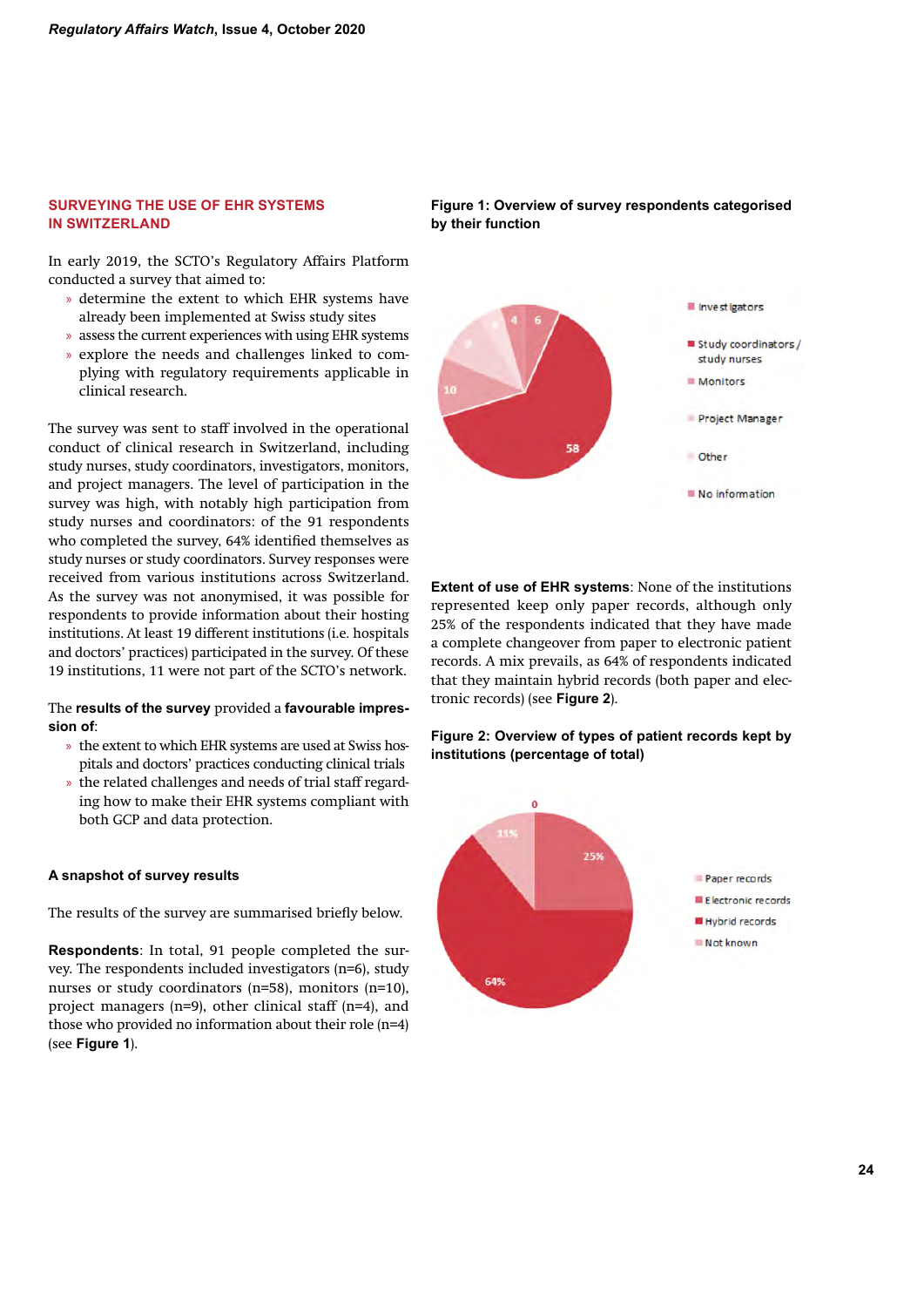

#### **Daily challenges experienced by trial staff**

According to this survey, a variety of different EHR systems are currently in use. Despite this variety, respondents (n=66) cited the following common problems and challenges:

- » The monitor's access to patient data is not restricted to study-specific patient data: 47.0% (confirmed by n=31/66).
- » The monitor must be accompanied by the study nurse or study coordinator: 33.3% (confirmed by n=22/66).
- » The monitor's access to patient data is not password restricted: 19.7% (confirmed by n=13/66).
- » Patient data must be printed and signed for monitoring to take place: 48.5% (confirmed by n=32/66).
- » The audit trail is incomplete: 18.2% (confirmed by n=12/66). In a further question on the audit trail, 13.2% (n=12/91) of respondents reported an incomplete or partially incomplete audit trail, and 29.7% (n=27/91) answered that they were unaware of any such audit trail. These responses suggest that the audit trail of many systems is not readily or easily accessible.
- » There are repetitive questions from sponsors regarding EHR system set-up and functionality: 31.8% (confirmed by n=21/66).

#### **Expectations of trial staff**

Most of the respondents (66.3%) indicated that they would like to receive further regulatory information and support on handling electronic patient data collected for clinical trials, especially in the following areas:

- » how to handle and generate certified copies
- » how to assess the regulatory compliance of the EHR system in use for a sponsor
- » written instructions for using EHR systems
- » advice on what to do if regulatory obligations are not fulfilled (and on which mitigation strategies could be taken)
- » the minimum requirements for using EHR systems as source data in clinical trials.

# **LOOKING FORWARD TOWARDS A GUIDELINE**

This nationwide survey on EHR systems provides a current snapshot of the common requirements of trial staff and the gaps in the use of EHR systems at trial sites. More results of the survey and an EHR system assessment form can be found on the SCTO Regulatory Affairs Platform webpage in the tools section. With this information collected from respondents, it may be possible to develop a common guideline on using EHR systems in a clinical research setting. Such a guideline could not only help trial staff to improve processes at their sites and institutions, but also help to establish common nationwide standards for EHR systems. A guideline document will be developed by a working group from the RA Platform and will be announced in the *RA Watch* as soon as it is available.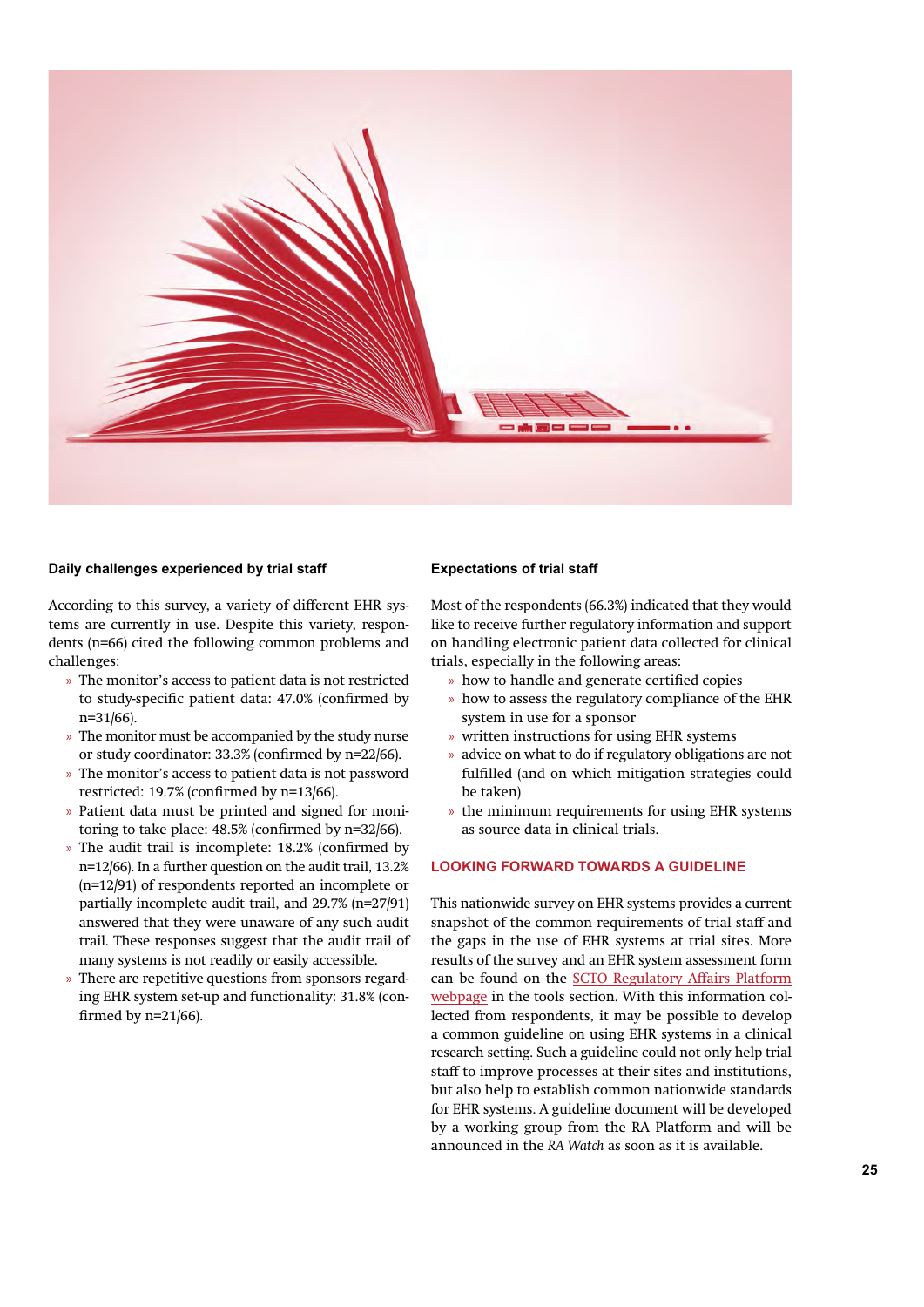# **HEADLINES AND HAPPENINGS**

# **IN SWITZERLAND**

Since March, the *RA Watch* team has been surveying all regulatory activities linked to COVID-19. Numerous developments have occurred, and we have listed the key information and sources of information here.

# **Swiss Clinical Trial Organisation (SCTO)**

• **JUNE 2020 A joint statement on the federal popular initiative to ban experiments on animals and humans**. Submitted in March 2019, the federal popular initiative called for a ban on experiments on animals and humans and a ban on the trade and approval of products developed using animal experiments. Together with the Swiss Group for Clinical Cancer Research (**SAKK**), the Swiss Paediatric Oncology Group (**SPOG**), and the Swiss Research Network of Clinical Pediatric Hubs (**SwissPed-Net**), the SCTO opposed the initiative, since a ban on human trials is contrary to the welfare of patients, their families, and society. In addition, the initiative would have prevented progress in medical research and endangered Switzerland as a research location. The statement is available online **DE FR**. source SCTO

• **AUGUST 2020 A joint statement on the popular initiative called "For Moderate Immigration"** (Limitation Initiative). The SCTO joined the Swiss Science Council, the Swiss National Science Foundation (**SNSF**), and the Swiss Academies of Arts and Sciences in their opposition to the Limitation Initiative and cautioned that, if it had been passed, the initiative have would negatively impacted Switzerland as a place to conduct research by ending the free movement of people between Switzerland and the European Union **DE FR**.

# **Federal Office of Public Health (FOPH)**

### **COVID-19**

• **JULY 2020** The Swiss National COVID-19 Science Task Force adapted its mandate and received a new chair. The Confederation will continue to draw on independent scientific expertise from academic and research circles during the "special situation" in accordance with the Epidemics Act.

# **MEDICAL DEVICES**

• **MAY 2020** Update on **EU developments related to medical devices EN**. Several interesting documents linked to **clinical evaluation** have been developed:

- » Medical Device Coordination Group (**MDCG**) guidance on clinical evaluation and demonstration of equivalence
- » MDCG guidance on clinical evidence needed for devices CE-marked under the Directives
- » MDCG guidance on clinical evaluation of medical device software
- » Post-market clinical follow up plan and evaluation templates
- » MDCG guidance and form for safety reporting in clinical investigations.

• **JULY 2020** The **Federal Council adopted the revision of the Medical Devices Ordinance (MedDO) and the new Ordinance on Clinical Trials with Medical Devices (ClinO-MD) on 3 July**. The final texts are available online:

- » revised MedDO **DE FR**
- » new ClinO-MD **DE FR**
- » report on the results of the consultation procedure **DE FR**.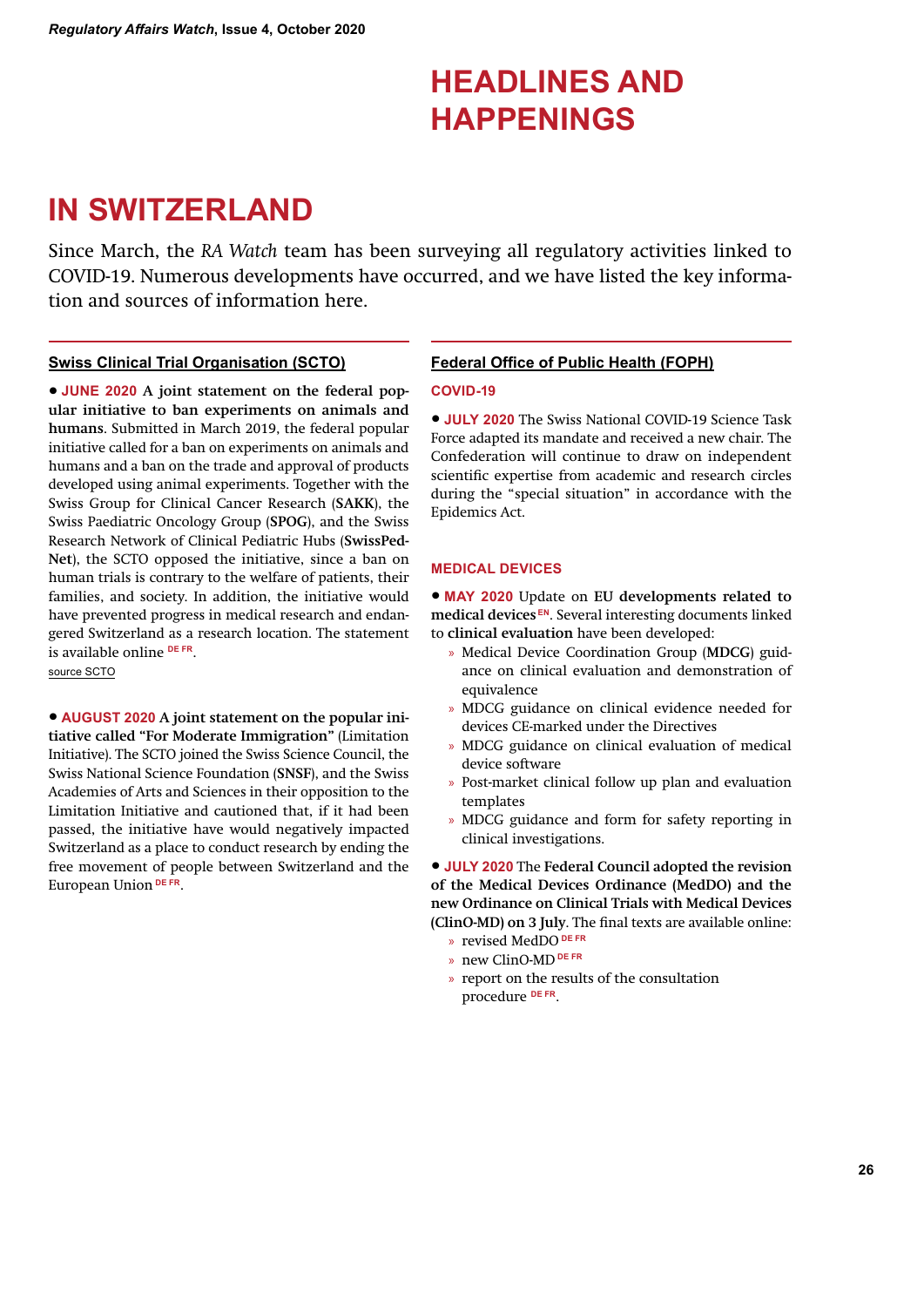» In connection with the COVID-19 pandemic, the European Commission announced on 25 March 2020 that the **full implementation of the Medical Device Regulation (EU) 2017/745 (MDR) would be deferred for one year**. For reasons of coherence, the new provisions will be implemented in Switzerland in stages. The derogations for placing medical devices that have not undergone a conformity assessment procedure on the market and putting them into service entered into force on 1 August 2020. The main provisions concerning market introduction requirements, market surveillance, and new clinical trial requirements will enter into force on 26 May 2021. Provisions on in vitro diagnostic medical devices will be included in a separate regulation. The date of entry into force remains unchanged on 26 May 2022, and consultation on the implementing legislation is planned for summer 2021.

• **SEPTEMBER 2020** Update on **EU developments related to medical devices EN**

» Clinical Evaluation Assessment Report (**CEAR**) template issued. MDCG guidance which explains the role of the notified body's CEAR in assessing a device under the MDR. The CEAR will be used by notified bodies to document the conclusions of its assessment of the clinical evidence presented by the manufacturer in the clinical evaluation report and the related clinical evaluation.

source FOPH

• **SEPTEMBER 2020** Update to the Swiss National Clinical Trials Portal (**SNCTP**), which now includes the results of clinical trials and extended filter functions. Clinical trials in Switzerland must be published on the online research portal, which has been redesigned to facilitate this procedure. The portal can be found on the Coordination Office for Human Research's website www. kofam.ch, which is operated by the FOPH.

# **swissethics**

#### **COVID-19**

•**MARCH 2020** In order to promote transparency and facilitate research coordination, swissethics publishes **online lists of research projects on COVID-19** that have been either submitted and approved or submitted but not yet approved. The two lists are updated regularly **EN**.

•**MARCH 2020** Publication of an **addendum to the patient information and consent form for clinical trials during the COVID-19 pandemic**, including telephone visits and home delivery of the investigational study drug **EN**.

•**APRIL AND UPDATED IN JUNE 2020** Publication of **Joint Guidance of Swissmedic and swissethics on the Management of Clinical Trials with Medicinal Drug Products in Switzerland during the COVID-19 Pandemic EN**.

•**MAY 2020** Publication of a position paper on the mission of ethics committees (**ECs**) during the COVID-19 pandemic by the European Network of Research Ethics Committees (**EUREC**), of which swissethics is member. EUREC reaffirms and reminds all concerned parties (researchers, institutions, sponsors, etc.) that the mission of ECs is the protection of the dignity, rights, safety, and well-being of participants in medical research. This also applies against the background of the current pandemic situation **EN**.

•**JULY 2020** Publication of a report called **Changes for the Ethics Committees March to June 2020: Challenges and Effects on the Number of Applications and on the Timelines.** The COVID 19 pandemic has posed new and very serious challenges to ECs and all other institutions involved in human research. In this document, swissethics provides an overview of how researchers have been supported by extremely short processing times despite a considerably larger number of research applications. In addition, ethical standards are discussed, particularly with regard to informed consent. The report is published in German and in French.

**26 27** is not formally subject to authorisation under the HRA. •**JUNE 2020** Publication of an **advisory opinion from the ECs on registries, biobanks, and research projects in accordance with article 51 of the Human Research Act**  (**HRA**). The pure creation of data registries or biobanks However, projects that re-use these data and biological samples must generally be approved by an EC. ECs now offer a preliminary examination of data registries and biobanks **EN** (see also swissethics' **ARTICLE** on p.11).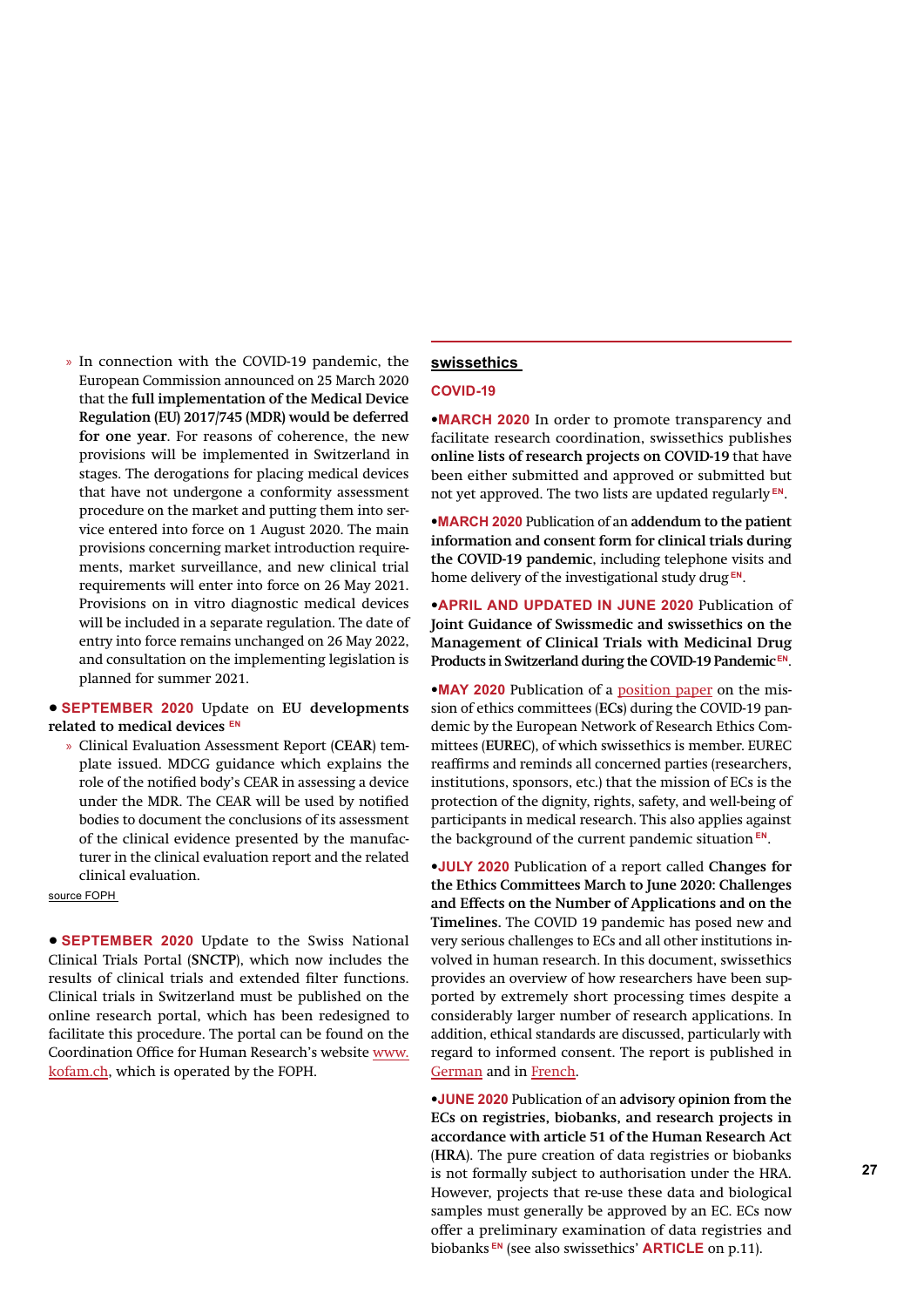•**JULY 2020** Publication of a document for researchers with **guidance on the conduct of basic research projects**. It is often unclear whether a basic research project falls within the scope of the HRA or not. This depends on whether it is research according to the definition of the HRA (generation of generalisable knowledge), whether it is research concerning the structure and function of the human body, and whether biological human material and the data are used in uncoded, coded, or anonymised form **EN**.

•**APRIL TO SEPTEMBER 2020** Updates to the following documents:

- » a project plan template for research involving human subjects with the exception of clinical trials **EN**
- » a clinical protocol template for investigator initiated trials (**IITs**), version 3.6 **EN**
- » a template from Swissmedic for the notification to ECs of serious adverse events (**SAEs**) and device deficiencies for clinical trials (according to the Clinical Trials Ordinance (**ClinO**) with medical devices **EN**
- » notification to ECs of significant changes and other changes for clinical trials (according to the ClinO) and for research projects not involving clinical trials (according to the Human Research Ordinance (**HRO**)) **EN**
- » updated BASEC submission forms for clinical trials (according to the ClinO) and for research projects (according to the HRO) **EN**
- » four updated templates of the patient information and consent forms for research participants in the context of research with persons **EN**.

# **Swissmedic**

- **JULY 2020**
	- » Launch of the **magazine Swissmedic Visible**, which explains what lies behind the agency's work and shows the faces behind the divisions **EN**.
	- » Publication of **Swissmedic's 2019 annual report EN**.
	- » A study confirms Swissmedic's international competitiveness **EN**.

• **AUGUST 2020** Online information entitled **Information Benchmarking 2020 – Comparison of Swiss Approval Times for Human Medicines with the EU and the USA and Analysis of National Authorisation Procedures EN**.

#### **COVID-19**

• **APRIL AND UPDATED IN JUNE 2020** Publication of **Joint Guidance of Swissmedic and swissethics on the Management of Clinical Trials with Medicinal Drug Products in Switzerland during the COVID-19 Pandemic EN**.

• **MAY 2020** Online information entitled Australia, Canada, Singapore, Switzerland Consortium Regulators Pledge Support to Tackle COVID-19 **EN**.

• **JUNE 2020** Publication of a statement by international medicinal product regulatory authorities about vaccines **EN**.

• **JULY 2020** Information on how regulatory authorities from around the world intend to cooperate more closely on observational research during COVID-19. Three key areas have been identified: pregnancy research, medicines used in clinical practice, and monitoring the safety and efficacy of vaccines **EN**.

• **SEPTEMBER 2020** Publication of new guidance document on procedures for authorising medicinal products for the prevention and treatment of COVID-19 **EN**.

#### **MEDICAL DEVICES**

• **APRIL 2020** European Commission postpones application of the MDR for one year.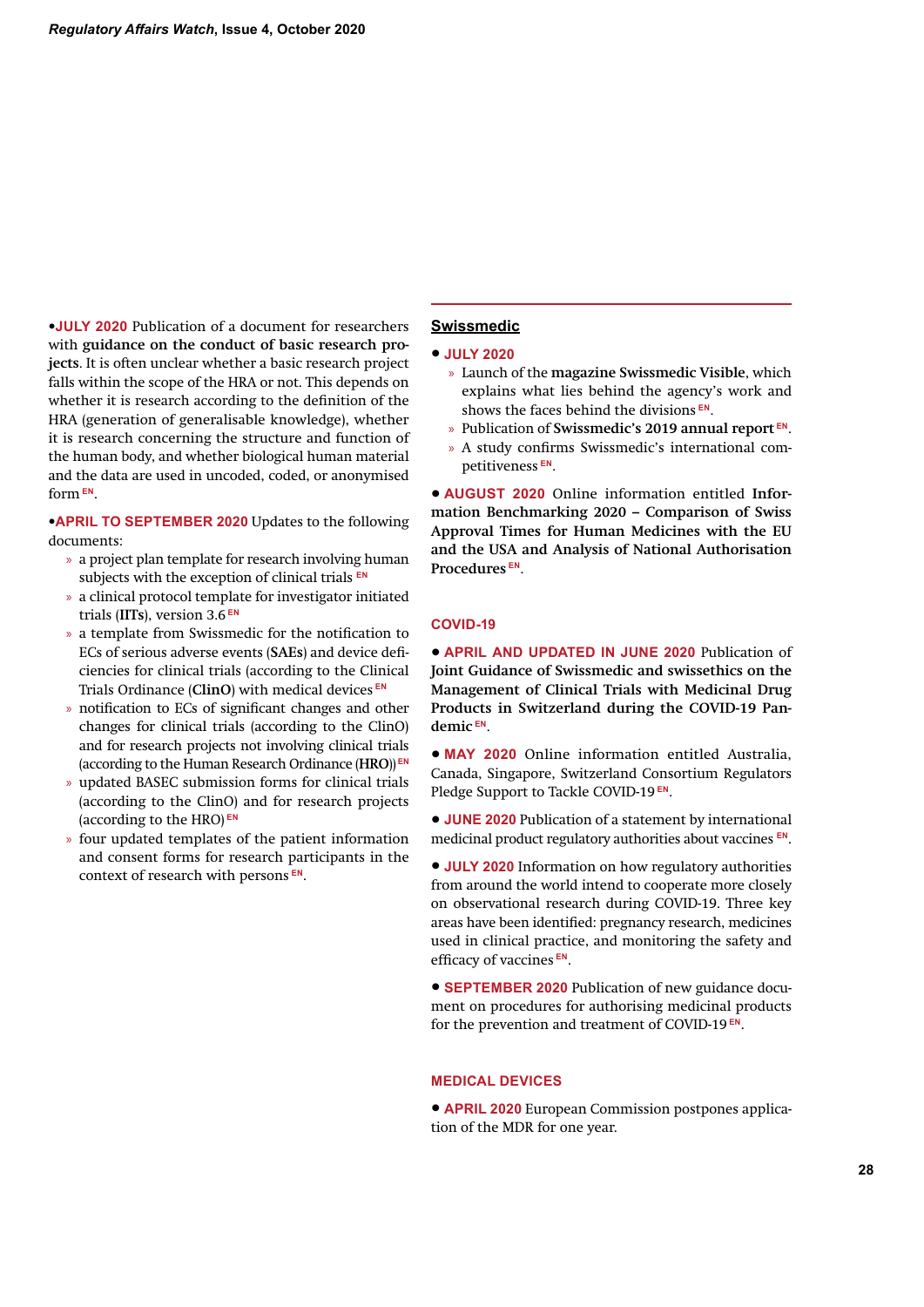• **MAY 2020** Authorisation applications for category C clinical trials of medical devices. Publication of new documents, including:

- » FO clinical trials with medical devices: application for authorisation **EN**
- » FO clinical trials with medical devices: amendment concerning authorisation and safety measures **EN**
- » FO clinical trials with medical devices: notifiable amendment and report **EN**
- » FO Clinical trials of medical devices: serious adverse events and deficiencies in Switzerland **EN**.

• **JUNE 2020** Publication of a questions and answers document on the new form for reporting serious incidents **EN**.

- **JULY 2020** 
	- » Publication of an information sheet for patients with frequently asked questions on medical devices **EN**.
	- » Online information entitled Federal Council Approves New MedDO and ClinO-MD **EN**.

# **Swiss National Science Foundation (SNSF)**

• COVID-19 research project registry. This project database is regularly updated and offers an overview of research on COVID-19 with Swiss participation that is funded by the SNSF, by Innosuisse, or is within the European Framework programme Horizon 2020. source SNSF

• **SEPTEMBER 2020** Publication of a new issue of the research magazine *Horizons* addressing the question: "Research, what will you learn from the pandemic?" All at once everything was different and scientific advice became more important than ever. The latest issue of *Horizons* wants to know how science interacts with the media and politicians. And it asks if science itself will change as a result **EN**.

## **unimedsuisse**

• **MAY 2020** Publication of a registries infographic developed by the ANQ, FMH, H+, SAMS, and unimedsuisse; it is available on the organisations' websites **DE FR**.

**28 29** • **JULY 2020** A conference and a press release entitled COVID-19 Pandemic: University Hospitals Make an Initial Assessment **DE FR**.

#### **Swiss Academy of Medical Sciences (SAMS)**

- News from the Swiss Personalized Health Network (**SPHN)**:
	- » **MAY 2020** Publication of guidance for reporting actionable genetic findings to research participants **EN**.
	- » **JUNE 2020** Virtual workshop entitled Strengthening the Health Data-Driven Ecosystem in Switzerland: Academia and Pharma Industry Agree on Common Foundations to Jointly Improve Technical and Semantical Data Interoperability in Switzerland **EN**.

• **MAY 2020** Publication of a registries infographic developed by the ANQ, FMH, H+, SAMS, and unimedsuisse; it is available on the organisations' websites **DE FR**.

• **JUNE 2020** Publication of the final report on research in palliative care, including figures, issues, and challenges **EN**.

• **AUGUST 2020** Publication of issue 02-03 of the SAMS newsletter *Bulletin*, which focuses on medical registries as a necessary investment for the future **DE FR**.

# **eHealth Suisse**

• **JULY 2020** Publication of eHealth Suisse's 65th newsletter, which provides an update on the implementation of electronic patient records (**EPRs**) in Switzerland. Certification procedures for the introduction of EPRs are underway in all regions of Switzerland. However, the work has been slowed down by differences in opinion on the final stages of certification. Nonetheless, all residents of Switzerland should be able to open an EPR by spring 2021 **DE FR**.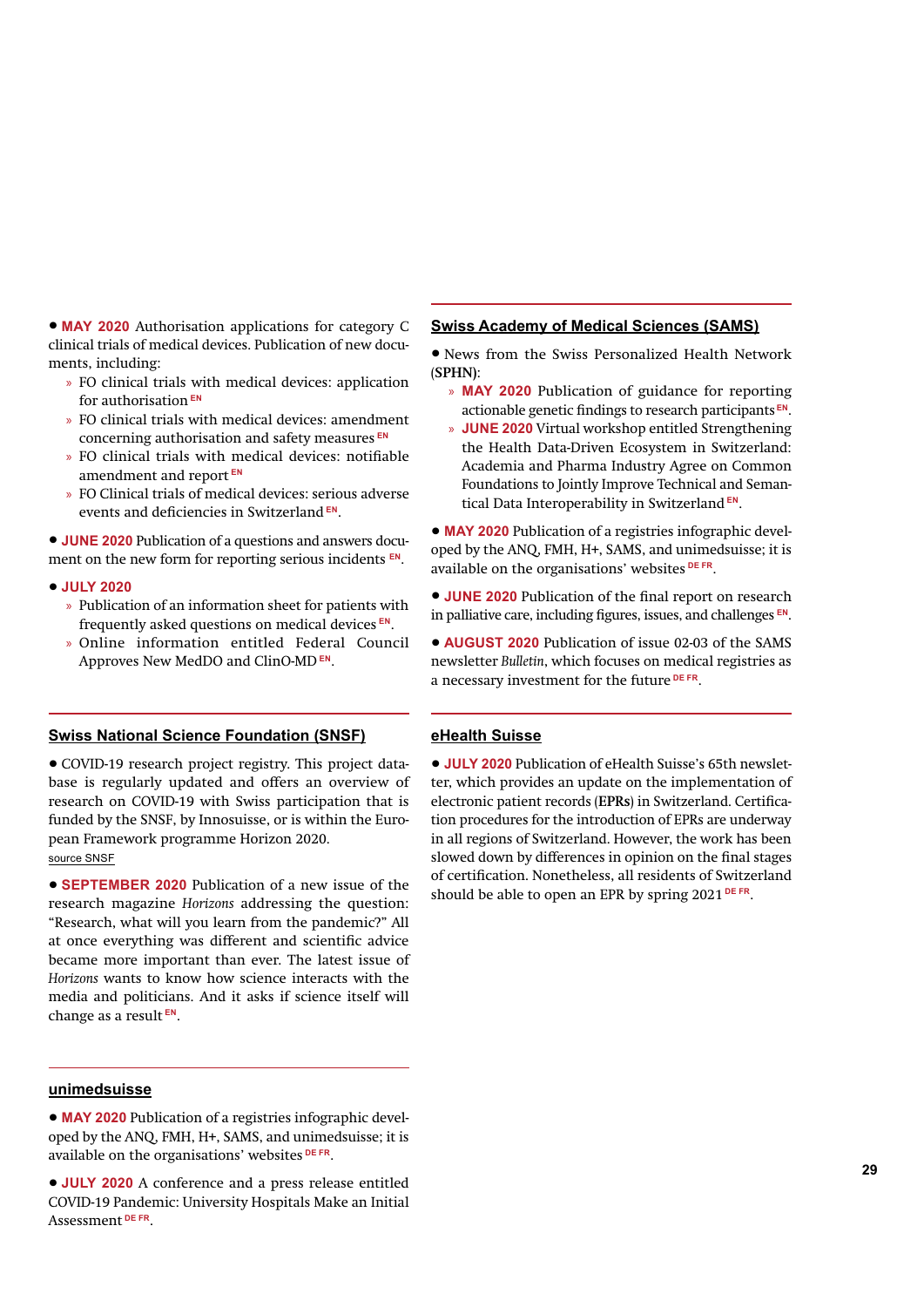# **HEADLINES AND HAPPENINGS ABROAD**

# **IN EUROPE**

Amidst the COVID-19 pandemic, several national, regional and international regulatory bodies have issued guidance on conducting clinical trials during this critical period. The situation is changing daily. We have summarised some of the relevant sources of information and news. For more information, please contact your local CTU's regulatory team.

### **European Medicines Agency (EMA)**

• **MARCH 2020** Publication of the EMA's regulatory science strategy to 2025, which aims to build a more adaptive regulatory system that will encourage innovation in medicines development **EN**.

• **APRIL 2020** Publication of a short notice to sponsors on the validation and qualification of computerised systems used in clinical trials **EN**.

### **COVID-19**

The COVID-19 EMA pandemic Task Force (**COVID-ETF**) is the main tool of the EMA and the European medicines regulatory network for enabling EU Member States and the European Commission to take quick and coordinated regulatory action during the pandemic. All developments can be seen on the EMA's website; key developments are listed here:

- » **MARCH 2020** A call to pool EU research resources into large-scale, multicentre, multi-arm clinical trials on COVID-19.
- » **APRIL 2020** The last update to guidance on clinical trial management during the COVID-19 pandemic. Guidance on regulatory expectations and flexibility.
- » **MAY 2020** Recommendations on concrete actions that stakeholders involved in COVID 19 clinical trials should take to enable the conduct of decisionrelevant clinical trials.
- » **JULY 2020** The last update on advice for stakeholders involved in observational studies related to COVID-19. Infrastructure supporting real-world monitoring in daily clinical practice of COVID-19 treatments and vaccines.

Moreover, to speed up the development and approval of medicines and vaccines for COVID-19, the EMA has adapted its procedures and provides rapid scientific advice, fast-track authorisation procedures, conditional marketing authorisation, and more.

source EMA/COVID-19/guidance web page

The EMA has been discusssing potential treatments and vaccines under investigation.

source EMA/COVID-19/treatments and vaccines web page

An updated list of ongoing COVID-19 clinical trials in the European Economic Area can be found on the EU Clinical Trials Register website.

# **UPDATE ON THE CLINICAL TRIALS REGULATION (EU) 536/2014 (CTR)**

• **JUNE 2020** Publication of the first issue of *CTIS Highlights*, the EMA's newsletter on the Clinical Trials Information System (**CTIS**). The implementation of CTR will bring major changes to the authorisation, conduct, supervision, and reporting of clinical trials in the EU. The CTIS is the last key step for the full implementation of the regulation because it will be the single entry point for submitting, assessing, authorising, supervising, and reporting a clinical trial in all EU member states. Reporting also includes the publication of clinical trial results in lay language. The CTIS is now scheduled for release in the second half of 2021 **EN**.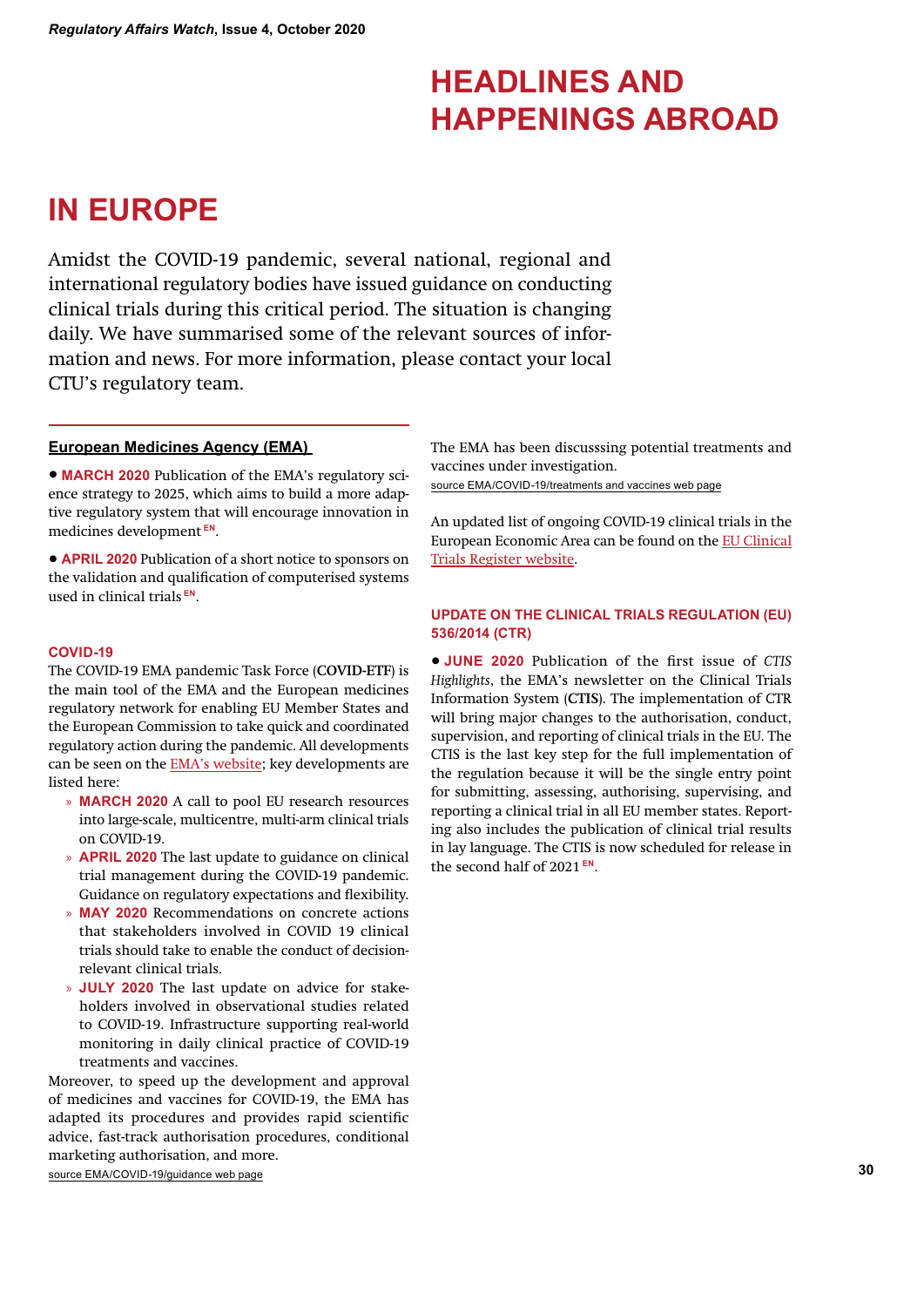#### **European Commission**

### **COVID-19**

• **JUNE 2020** The European Commission published its EU vaccines strategy for research and innovation supporting COVID-19 vaccine development.

• **JULY 2020** Launch of a Manifesto to maximise the accessibility of research results in the fight against coronavirus. The Manifesto provides guiding principles for beneficiaries of EU research grants for coronavirus prevention, testing, treatment, and vaccination to ensure that their research results will be accessible for all and to guarantee a return on public investment **EN**.

• **SEPTEMBER 2020** The European Commission will support a new and ambitious EU-funded research initiative, EU-RESPONSE, with €15.7 million. This project will establish a clinical research network to treat COVID-19 and other emerging infectious diseases **EN**. The SCTO is the project partner for Switzerland through its observer status in the European Clinical Research Infrastructure Network (**ECRIN**).

# **UPDATE ON THE CLINICAL TRIALS REGULATION (EU) 536/2014 (CTR)**

• **MARCH 2020** The European Commission published two versions of EudraLex Volume 10 **EN**, a set of documents that defines the rules governing medicinal products in the EU. They contain guidance documents that apply to clinical trials. One set of documents applies to the current Directive and the other to the anticipated CTR. The CTR should ensure greater harmonisation of the rules for conducting clinical trials throughout the EU, and sponsors are encouraged to begin taking its requirements into account as soon as possible.

source The Advisor, Issue 458

• **JULY 2020** Update of the CTR Draft Questions & Answers document to Version 2.4.

# **UPDATE ON THE MEDICAL DEVICE REGULATION (EU) 2017/745 (MDR)**

• **APRIL 2020** Publication of a new regulation postponing the application of the MDR by one year to 26 May 2021. The new Regulation (EU) 2020/561 was issued due to the unprecedented challenges of the COVID-19 pandemic. The In Vitro Diagnostic Medical Devices Regulation is unaffected and will be applicable from 26 May 2022 **EN**.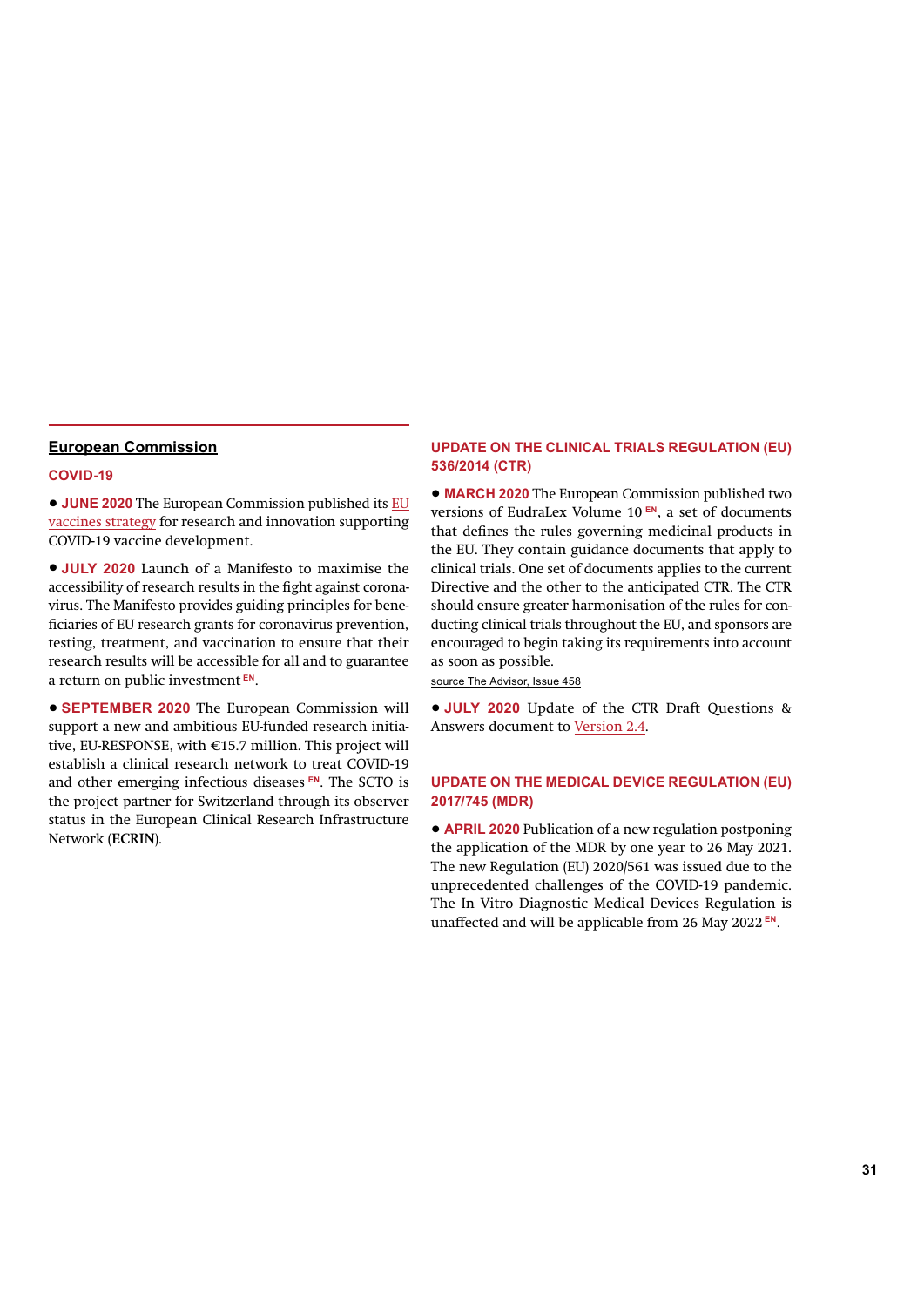# **HEADLINES AND HAPPENINGS ABROAD**

# **INTERNATIONAL**

Amidst the COVID-19 pandemic, several national, regional and international regulatory bodies have issued guidance on conducting clinical trials during this critical period. The situation is changing daily. We have summarised some of the relevant sources of information and news. For more information, please contact your local CTU's regulatory team.

• **MARCH 2020** Publication of the International Council for Harmonisation of Technical Requirements for Pharmaceuticals for Human Use (**ICH**) public meeting report on the E8(R1) guideline entitled General Considerations for Clinical Trials. This guideline should help to improve patient engagement during the clinical study design process (source: The Advisor, Issue 458).

• **JULY 2020** Publication of the third edition of ISO standard 14155 (Clinical Investigation of Medical Devices for Human Subjects – Good Clinical Practice). This standard, which has been aligned with the requirements of the MDR, outlines standards for the design, conduct, recording, and reporting of medical device clinical studies. It provides manufacturers with information on how to implement GCP for pre- and post-market clinical investigations to determine the safety and performance of a medical device. This standard is valid from July 2020 with no official transition time.

# **International Coalition of Medicines Regulatory Authorities (ICMRA)**

During the COVID-19 pandemic, the ICMRA has been acting as a forum to support strategic coordination and international cooperation among global medicine regulatory authorities. The aim of these activities is to expedite and streamline the development, authorisation, and availability of COVID-19 treatments and vaccines worldwide. ICMRA members also work towards increasing the efficiency and effectiveness of regulatory processes and decision-making. Swissmedic is a member and supports the coalition's activities in various working groups. A few recent developments are listed here.

• **JUNE 2020** Guidance on the prioritisation of COVID-19 clinical trials. Discussion on data requirements for phase 3 clinical trials on vaccines.

• **JULY 2020** Agreement on acceptable clinical trial end points to facilitate rapid and consistent clinical trials for COVID-19 treatments and guiding principles for COVID-19 clinical trials.

• **AUGUST 2020** Discussions for alignment on policy approaches and regulatory flexibility during the COVID-19 pandemic and discussions on the use of observational studies and real-world data.

source ICMRA's COVID-19 web page

# **World Health Organization (WHO)**

The WHO is bringing the world's scientists and global health professionals together to accelerate the research and development process as well as to develop new norms and standards to contain the spread of the coronavirus pandemic and help care for those affected. Regularly updated information on research developments and guidance can be found on the WHO's website, for example:

- » Guidance for Research Ethics Committees for Rapid Review of Research during Public Health Emergencies
- » Draft Landscape of COVID-19 Candidate Vaccines
- » a publication describing COVID-19 candidate treatments
- » COVID-19 Target Product Profiles for Priority Diagnostics to Support Response to the COVID-19 Pandemic
- » a COVID-19 living map of ongoing research
- » a COVID-19 living synthesis of study results.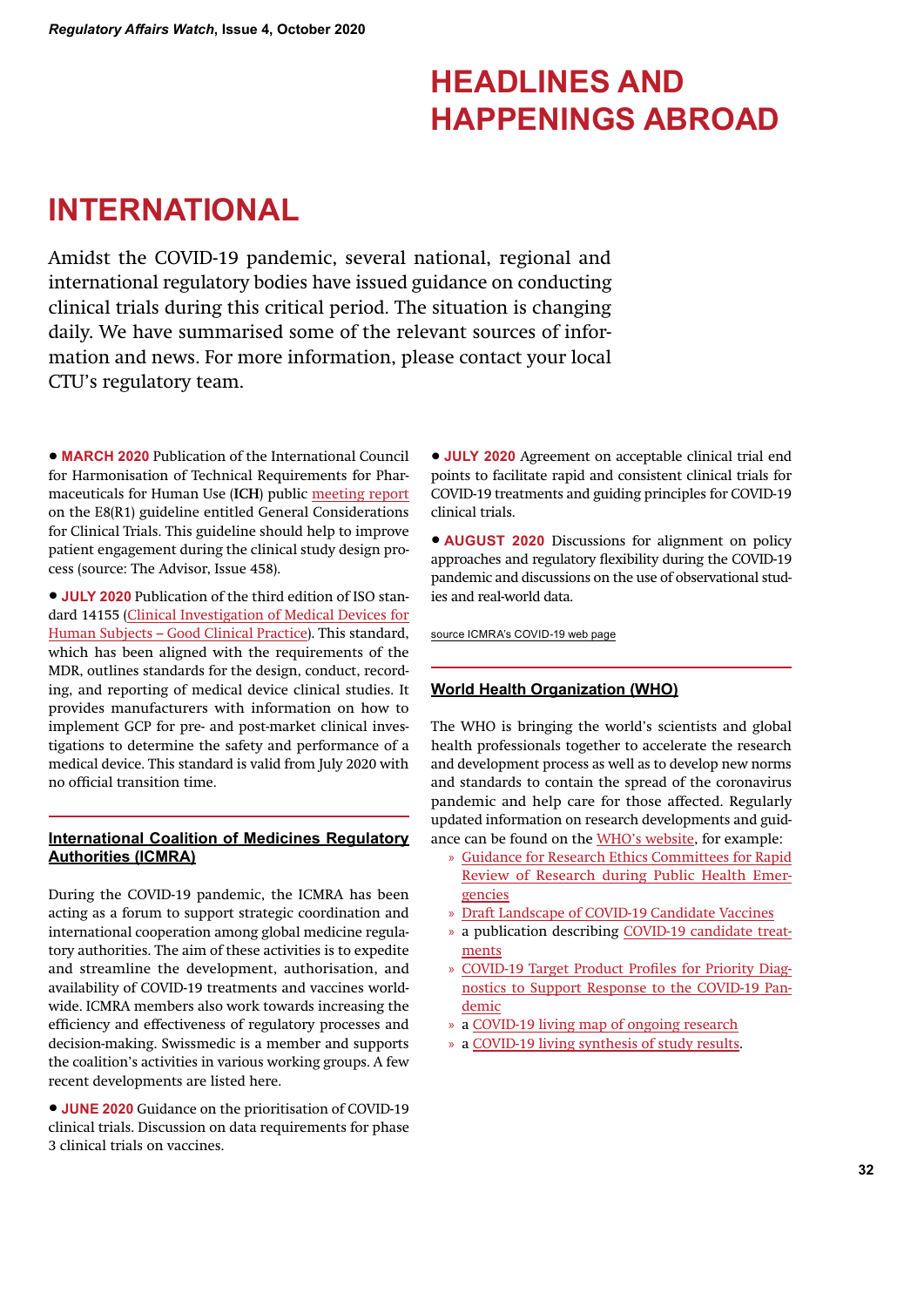# **IN THE USA**

# **US Food and Drug Administration (FDA)**

• **MARCH TO JULY 2020** Updates of FDA Guidance on Conduct of Clinical Trials of Medical Products during COVID-19 Public Health Emergency. This document includes content on conducting remote clinician-reported outcome assessments, remote site monitoring, and more. A specific point the FDA recommends is an app for obtaining remote informed consent during the pandemic, and the report describes ways to satisfy informed consent documentation requirements (e.g. a photograph or consent without form signing).

• **JUNE 2020** Publication of final guidance entitled Patient-Focused Drug Development: Collecting Comprehensive and Representative Input. The guidance describes important principles for designing, conducting, and reporting the results from an adaptive clinical trial.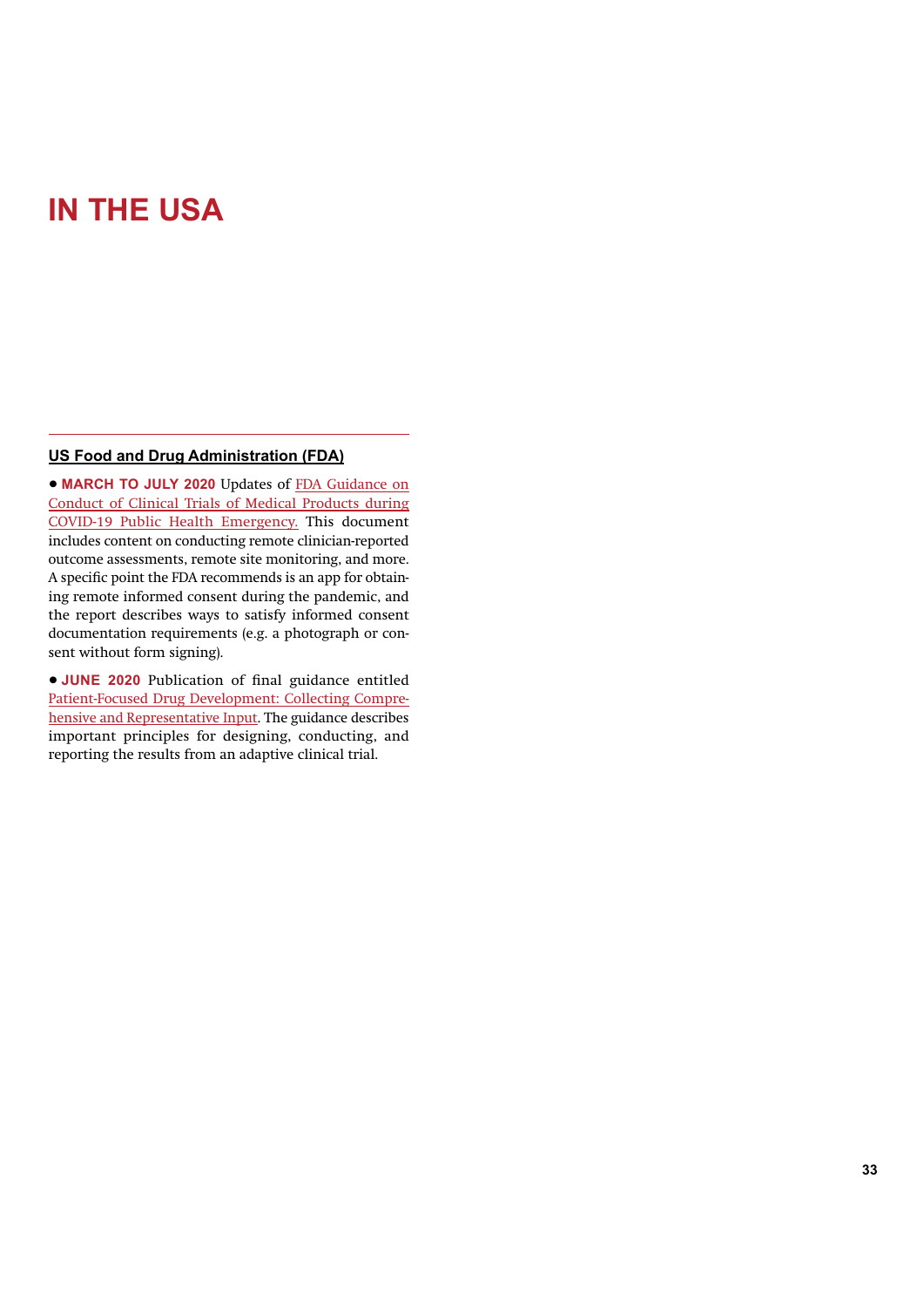# **Events**

# **19 OCTOBER 2020**

EMA online workshop on the draft guideline on registry-based studies **ONLINE**

# **11 NOVEMBER 2020**

Networking event: Clinical Ethics in Switzerland Organised by the SAMS (in French and German) (rescheduled) **BERN**

# **8 JUNE 2021**

### Symposium: Medical devices: lost in translation?

Organised by the SCTO in collaboration with the Bern University Hospital, the University of Bern, and the Swiss Institute for Translational and Entrepreneurial Medicine (rescheduled) **BERN**

# **20–21 SEPTEMBER 2021**

# D|A|CH Symposium

Tri-national congress on clinical trials in Germany, Austria, and Switzerland (in German only) (rescheduled) **SALZBURG**

**Note: Events might be rescheduled or cancelled due to developments in the COVID-19 pandemic.** 



# **EVENTS AND PUBLICATIONS**

# **Books and publications**

- **Couwenberg A et al. (April 2020)** The trials within cohorts design facilitated efficient patient enrollment and generalizability in oncology setting. Journal of Clinical Epidemiology 120:33–39 **EN**.
- **Bauchner H and Fontanarosa P (May 2020)** Randomized clinical trials and COVID-19: Managing expectations. JAMA Volume 323(22):2262–2263 **EN**. The clinical trials community around the world, in conjunction with numerous funders, has rapidly mounted important RCTs during the COVID-19 pandemic. This is a remarkable achievement. However, presenting and interpreting the results of these studies clearly and communicating findings appropriately to clinicians, the public, and policymakers, is critically important.
- **Megget K (June 2020)** COVID-19 is forcing pharma to rethink clinical trials. Chemistry World **EN**. A number of surveys have uncovered the severe impact COVID-19 is having on the global clinical trials landscape. An analysis of studies based on ClinicalTrials.gov revealed that of 2522 trials stopped or postponed between 12 January and 5 May of this year, and at least 1099 cited COVID-19 as the reason. The total number of trials paused or postponed in the same period last year was just 1233. Patient enrolment appears to have been hit particularly hard by COVID-19.
- **Zhu M et al. (July 2020)** Hybrid clinical trials to generate real-world evidence: Design considerations from a sponsor's perspective. Contemporary Clinical Trials 94:105856 **EN**.
- **Gloy V et al. (August 2020)** Uncertainties about the need for ethics approval in Switzerland: A mixed-methods study. Swiss Medical Weekly 150:w20318 **EN**. Jurisdictional inquiries are an important means for researchers to clarify whether their project requires ethical oversight. However, this mixed-methods study has identified some difficulties in the interpretation of legal terms, which often reflect persistent structural issues many other countries face as well. More detailed guidance may be helpful to reduce researchers' uncertainties and ethics committees' workloads related to jurisdictional inquiries.
- **Martani A et al. (September 2020)** Data protection and biomedical research in Switzerland: Setting the record straight. Swiss Medical Weekly 150:w20332 **EN**. Ensuring the protection of privacy and the compliance with data protection rules have become central issues for researchers active in the biomedical field. Data protection law is often perceived as very complex and difficult to interpret, which can hinder the efficacious planning and implementation of new research projects. This review helps to understand better the subject.
- **Talanova V and Sprecher F (September 2020)** General consent: areas for improvement. Bull Med Suisses 101(38):1197– 1200<sup>DE FR</sup>. The authors state that the general consent model currently used in many Swiss hospitals poses legal challenges. This article shows its weaknesses and its potential for improvement.
- **Bovenberg J et al. (October 2020)** How to fix the GDPR's frustration of global biomedical research. Science 370(6512):40–42. doi:10.1126/science.abd2499 **EN**. Sharing of data for research beyond the EU must improve.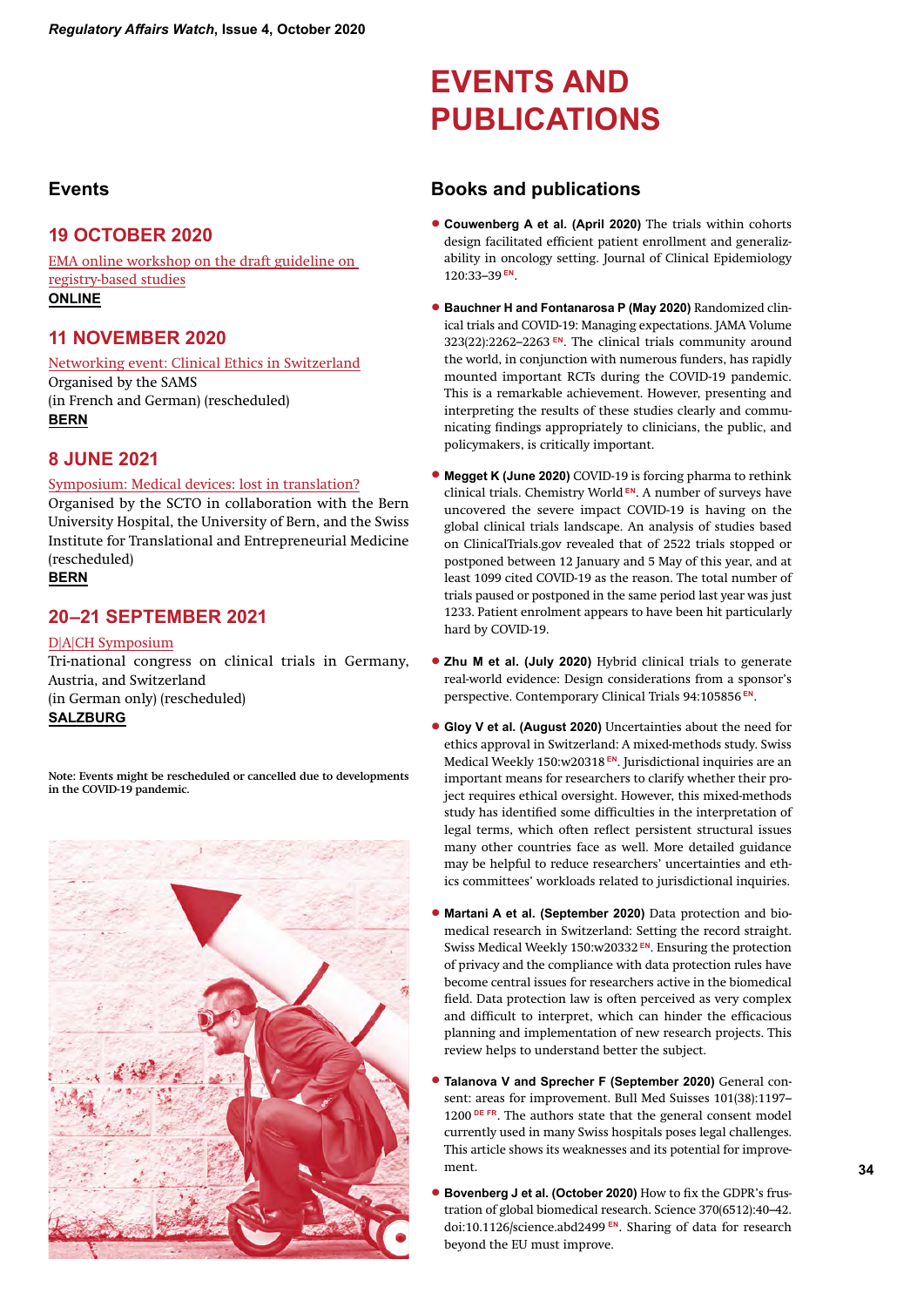# **ABBREVIATIONS**

**ANQ**: Swiss National Association for Quality Development in Hospitals and Clinics **BASEC**: Business Administration System for Ethics Committees **CEAR**: Clinical Evaluation Assessment Report **CHUV**: Lausanne University Hospital **ClinO**: Ordinance on Clinical Trials in Human Research **ClinO-MD**: Ordinance on Clinical Trials with Medical Devices **COB**: Comité opérationnel des biobanques et registres **COVID-19**: Coronavirus disease 2019 **COVID-ETF**: COVID-19 EMA pandemic Task Force **CTIS**: Clinical Trials Information System **CTR**: Clinical Trials Regulation (EU) 536/2014 **CTU**: Clinical Trial Unit **DTUA**: Data Transfer and Use Agreement **EBPI**: Epidemiology, Biostatistics and Prevention Institute **EC**: ethics committee **ECRIN**: European Clinical Research Infrastructure Network **EHR**: electronic health record **EMA**: European Medicines Agency **EPR**: electronic patient record **EU**: European Union **EUREC**: European Network of Research Ethics **Committees FDA**: Food and Drug Administration **FMH**: Swiss Medical Association **FOPH**: Federal Office of Public Health **GCP**: good clinical practice **H+**: the association of Swiss hospitals **HRA**: Human Research Act **HRO**: Human Research Ordinance **ICH**: International Council for Harmonisation of Technical Requirements for Pharmaceuticals for Human Use **ICMRA**: International Coalition of Medicines Regulatory Authorities **IIT**: investigator initiated trial **MDCG**: Medical Device Coordination Group **MDR**: Medical Devices Regulation (EU) 2017/745 **MedDO**: Medical Devices Ordinance **MR**: medical registry **MS**: multiple sclerosis **PROMs**: patient-reported outcome measures

**RCT**: randomised controlled trial **SAE**: serious adverse event **SAKK**: Swiss Group for Clinical Cancer Research **SAMS**: Swiss Academy of Medical Science **SCQM**: Swiss Clinical Quality Management in Rheumatic Diseases **SCTO**: Swiss Clinical Trial Organisation **SGR**: Swiss Society of Rheumatology **SIRIS**: Foundation for Quality Assurance in Implantation Medicine **SNCTP**: Swiss National Clinical Trials Portal **SNSF**: Swiss National Science Foundation **SPHN**: Swiss Personalized Health Network **SPOG**: Swiss Paediatric Oncology Group **SwissPedNet**: Swiss Research Network of Clinical Pediatric Hubs **unimedsuisse**: an association of university medicine in Switzerland **WHO**: World Health Organization